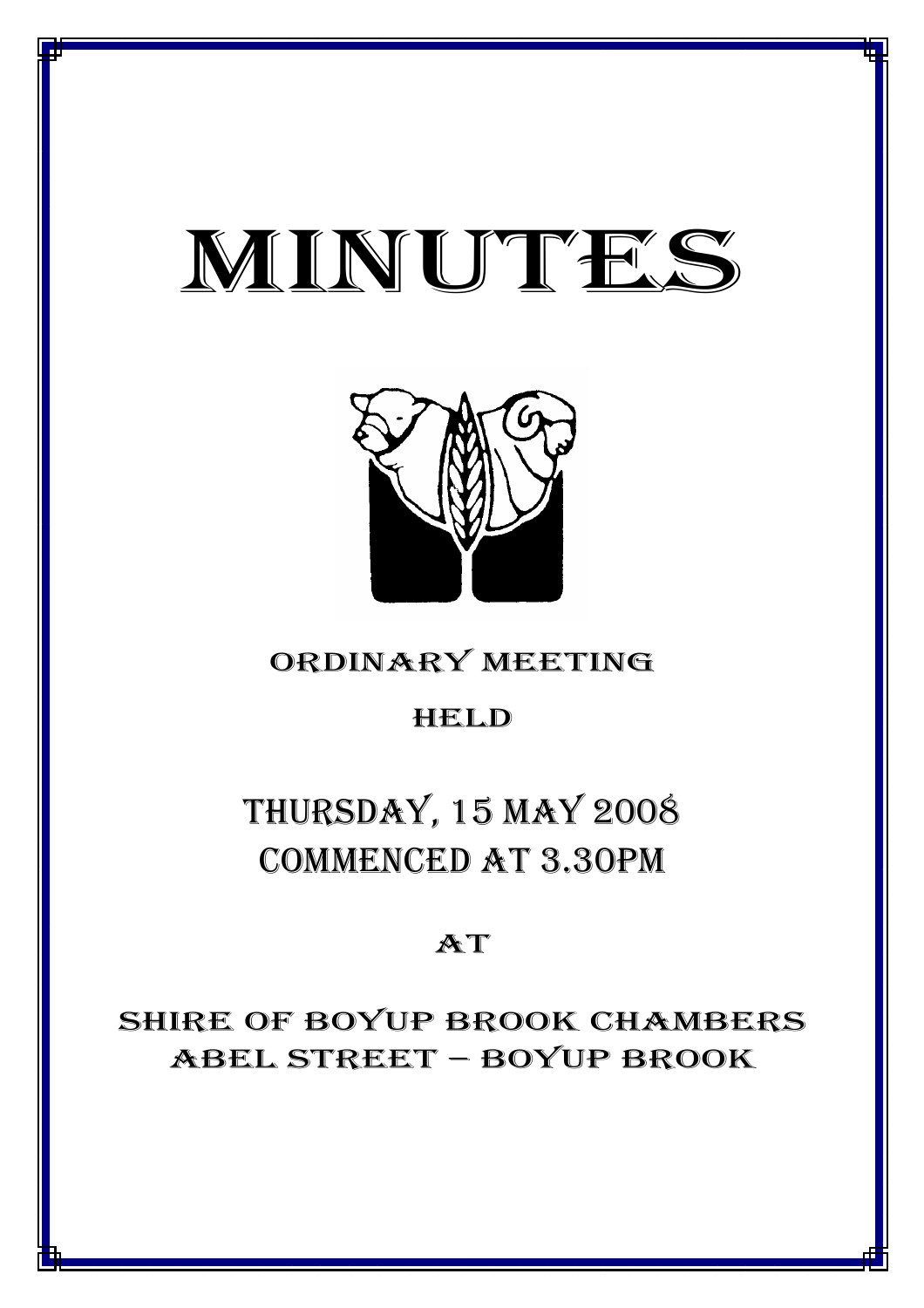# **TABLE OF CONTENTS**

| $\mathbf 1$      | RECORD OF ATTENDANCE/APOLOGIES/LEAVE OF ABSENCE PREVIOUSLY APPROVED 3 |                |                                                                             |  |
|------------------|-----------------------------------------------------------------------|----------------|-----------------------------------------------------------------------------|--|
| 2.               |                                                                       |                |                                                                             |  |
| 3.               |                                                                       |                |                                                                             |  |
| 4.               |                                                                       |                |                                                                             |  |
| 5.               |                                                                       |                |                                                                             |  |
| 6                |                                                                       |                |                                                                             |  |
| $\overline{7}$   |                                                                       |                |                                                                             |  |
|                  | 7.1                                                                   |                |                                                                             |  |
|                  | 7.2                                                                   | 7.2.1<br>7.2.2 |                                                                             |  |
|                  | 7.3                                                                   |                |                                                                             |  |
|                  |                                                                       | 7.3.1<br>7.3.2 |                                                                             |  |
|                  |                                                                       | 7.3.3          |                                                                             |  |
|                  |                                                                       | 7.3.7          |                                                                             |  |
|                  |                                                                       | 7.3.4          |                                                                             |  |
|                  |                                                                       | 7.3.5          |                                                                             |  |
|                  |                                                                       | 7.3.6<br>7.3.8 |                                                                             |  |
|                  |                                                                       | 7.3.9          |                                                                             |  |
|                  |                                                                       | 7.3.10         |                                                                             |  |
| 8                |                                                                       |                |                                                                             |  |
|                  |                                                                       | 8.1            |                                                                             |  |
| $\boldsymbol{9}$ |                                                                       |                |                                                                             |  |
| 10               |                                                                       |                | URGENT BUSINESS - BY APPROVAL OF THE PRESIDENT OR A MAJORITY OF COUNCILLORS |  |
| 11               |                                                                       |                |                                                                             |  |
| 12               |                                                                       |                |                                                                             |  |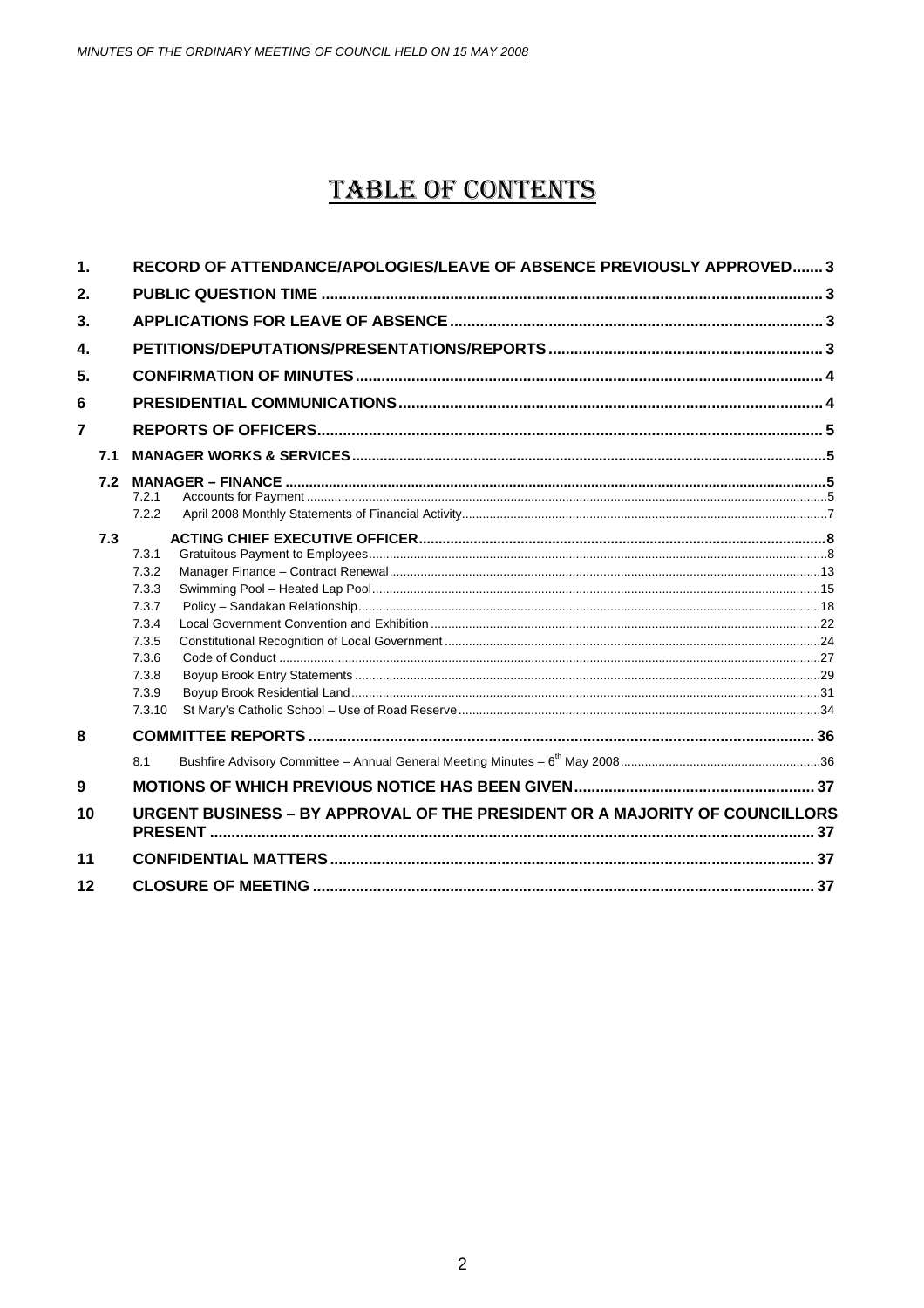# **1. RECORD OF ATTENDANCE/APOLOGIES/LEAVE OF ABSENCE PREVIOUSLY APPROVED**

3.30pm – The Presiding person, Cr Roger Downing, opening the meeting.

#### 1.1 **Attendance**

- Cr R Downing Shire President Cr P Marshall – Deputy Shire President Cr S Broadhurst Cr T Ginnane Cr K Lamshed Cr B O'Hare Cr E Muncey Cr A Piper (3.35pm) Cr M Giles
- STAFF: Mr Pascoe Durtanovich (Acting Chief Executive Officer) Mr John Eddy (Manager of Works and Services)
- 1.2 Apologies

Nil

1.3 Leave of Absence

Nil

# **2. PUBLIC QUESTION TIME**

2.1 Response to Previous Public Questions Taken on Notice

Nil

#### 2.2 Public Question Time

Nil

# **3. APPLICATIONS FOR LEAVE OF ABSENCE**

Leave of absence for the July 2008 meeting was requested by Cr Ginnane, and Cr Lamshed.

MOVED: Cr Giles SECONDED: Cr O'Hare

That leave of absence be granted to Cr Ginnane and Cr Lamshed for the July 2008 Ordinary Meeting of Council.

CARRIED 8/0 RES 56/08

3.35pm – Cr Piper entered the meeting.

#### **4. PETITIONS/DEPUTATIONS/PRESENTATIONS/REPORTS**

4.1 Boyup Brook Bowling Club Representatives from the Boyup Brook Bowling Club made a presentation on the Clubs proposal for a synthetic bowling green.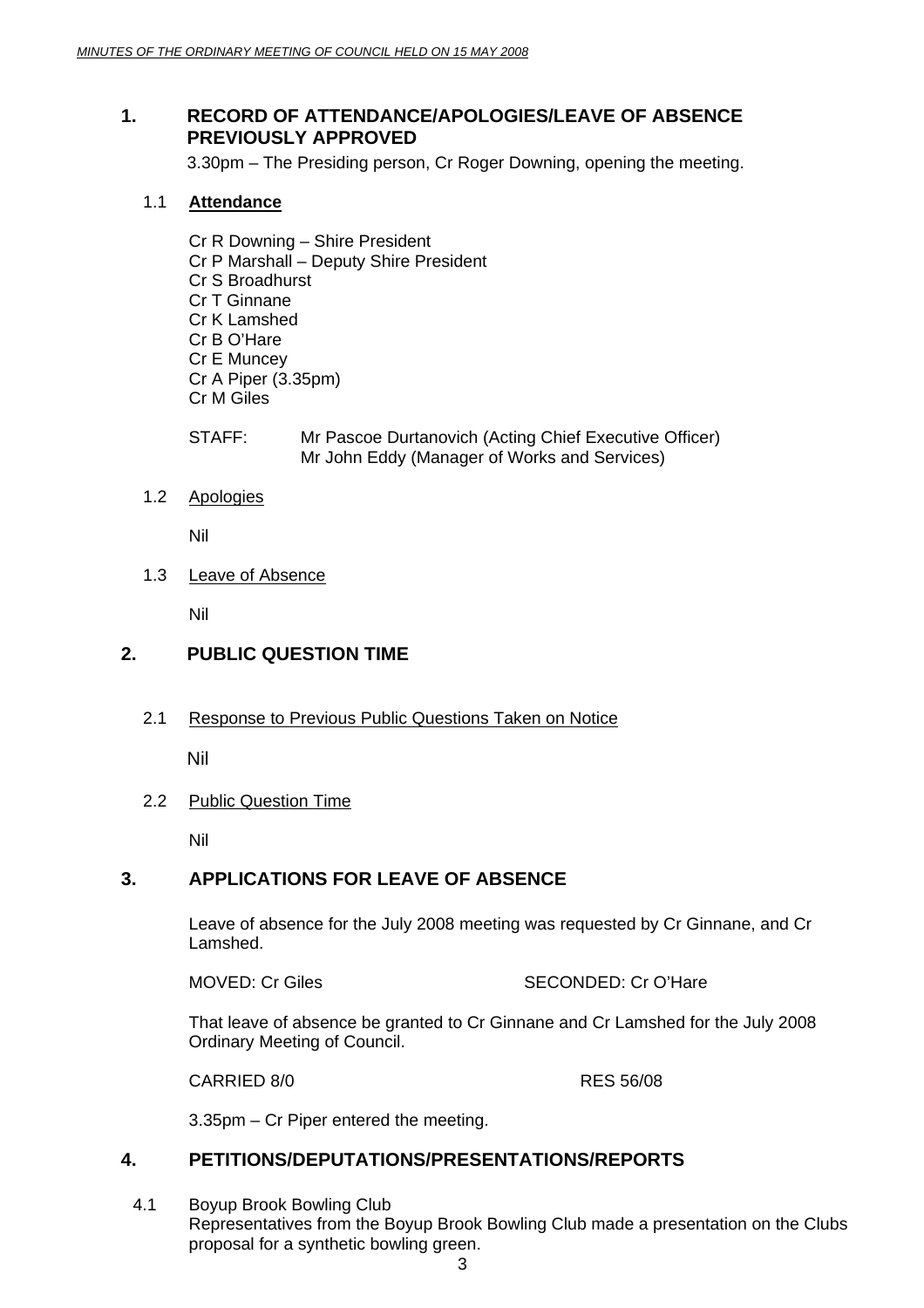#### 4.2 Councillors Reports:

#### 4.2.1 Cr Broadhurst

a) Advised Councillors that the next meeting of the Warren Blackwood Strategic Alliance will be held on the  $3<sup>rd</sup>$  June 2008 at 5.30pm. In the Boyup Brook Council Chambers.

Invited all Councillors to the meeting. A meal will be provided.

b) Advised that a special meeting of the Warren Blackwood Strategic Alliance will be held on the  $27<sup>th</sup>$  May 2008 in the Manjimup Council Chambers to discuss the SSS Report.

# **5. CONFIRMATION OF MINUTES**

#### 5.1 **Ordinary Council Meeting 17 April 2008.**

| <b>OFFICER RECOMMENDATION &amp; COUNCIL DECISION</b>                                                                       |  |                                |
|----------------------------------------------------------------------------------------------------------------------------|--|--------------------------------|
| MOVED: Cr Ginnane                                                                                                          |  | <b>SECONDED: Cr Broadhurst</b> |
| That the minutes of the Ordinary Meeting of Council held on Thursday 17 April<br>2008, be confirmed as an accurate record. |  |                                |
| CARRIED 9/0                                                                                                                |  | Res 57/08                      |

# **6 PRESIDENTIAL COMMUNICATIONS**

Cr Downing advised the following:-

28 March 2008 – Attended WALGA Zone meeting in Harvey, accompanied be A/CEO Mr Durtanovich.

31 March 2008 – Attended Rural and Agricultural Land Use Advisory Committee meeting in Perth, accompanied by A/CEO Mr Durtanovich.

1 April 2008 – Attended Warren Blackwood Strategic Alliance meeting with Cr Broadhurst, Cr O'Hare and A/CEO Mr Durtanovich. The meeting was addressed by the Chairman of the State Economic Regulating Authority, Mr Lydon Rowe.

11 April 2008 – Represented Council at the Boyup Brook High School Anzac Service. Also attending were Cr Broadhurst and Cr O'Hare and A/CEO Mr Durtanovich.

24 April 2008 – Attended meeting in Sandakan Municipal Council offices with Mr Yeo Boon Hai, Mr Mohd. Hamsan and Mr Jeffrey Aman to discuss the joint Memorandum of Friendship. *See report on page 5*.

25 April 2008 – Represented Boyup Brook Shire at Dawn Anzac Service at Sandakan Memorial Park.

1 May 2008 – Accompanied by a number of other Councillors, attended Funeral Service for Ex-Councillor Max Thompson.

15 May 2008 – Accompanied by a number of other Councillors, attended Funeral Service of Bill Gale.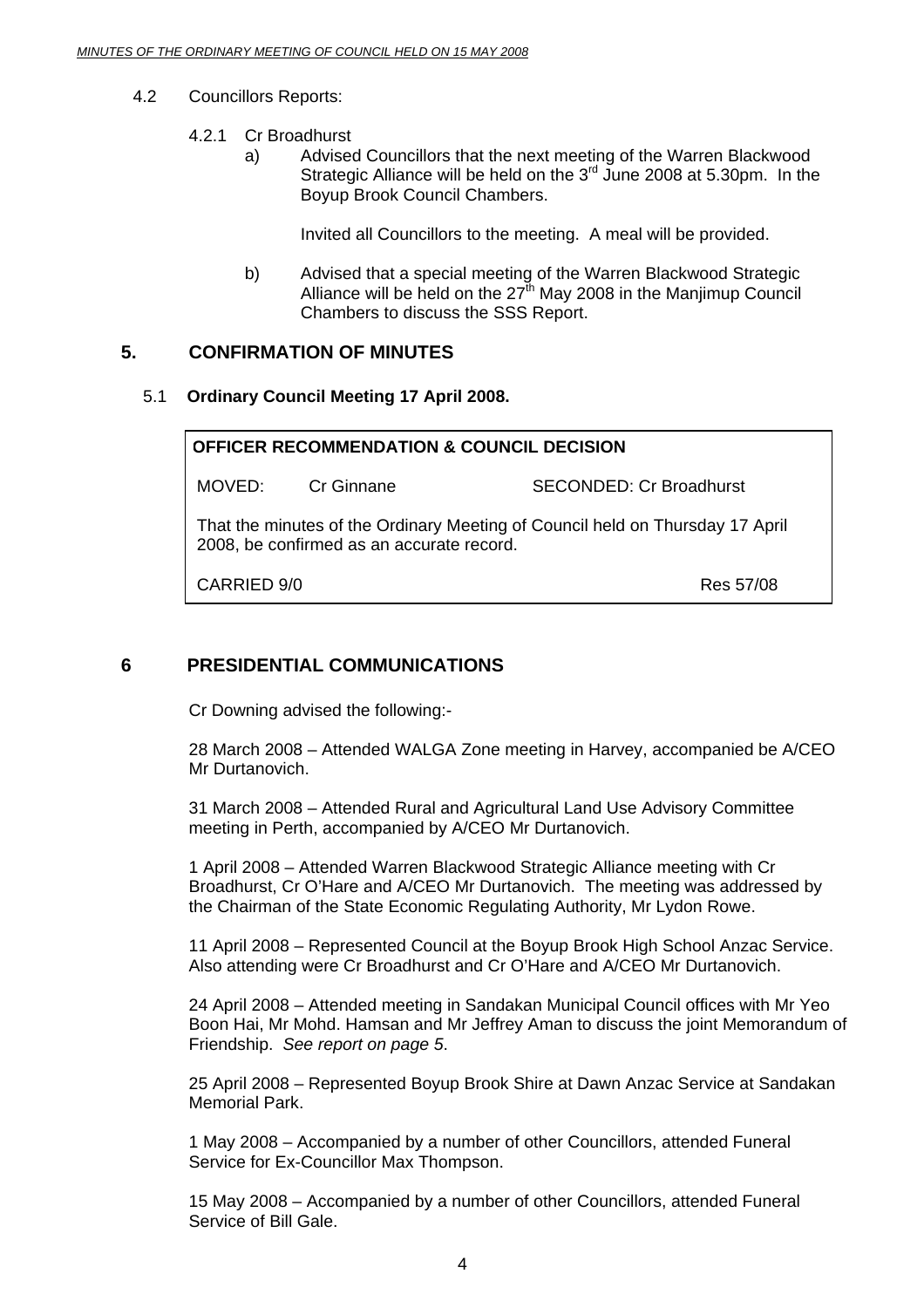On the 24<sup>th</sup> April 2008, I attended a meeting in the Sandakan Municipal Council offices with Mr. Yeo Boon Hai (Council President), Mr Hohd. Hamsan (Council Secretary) and Mr Jeffrey Aman (Council Accountant) to discuss the Memorandum of Friendship between our Municipalities, and to explore ways in which we can build on the implementation of its aims.

The first two items, Management of the Councils and Commerce, Trade and Tourism were regarded as long-term objectives, and could and would be developed as we learned more about each others management requirements and legislative set-up.

The other two items, Culture and Relics of War and Youth and Sports were seen as a continuation and expansion of our previous informal friendship.

It was finally agreed that Sandakan would attempt to send two English speaking students, accompanied by a Council Officer, to the Sandakan Memorial Service in Boyup Brook each year, with a long term vision of being part of a two or three week student exchange with the Boyup Brook District High School.

Boyup Brook would aim to have Council representation at Sandakan's Memorial Day Service and Anzac Day Ceremony, and send a student on the Anzac Discovery Tour as organized by the Borneo Exhibition Group each year. The student exchange of Boyup Brook students to Sandakan is to be pursued.

The Sandakan Council representative were very enthusiastic about the maintenance of the Friendship Agreement, and give the impression that they would be able to find sources of funding to a greater degree and more easily that I though Boyup Brook might be able to manage.

I recommend that Council continue with this Memorandum of Friendship to develop a better understanding of each other's culture, and be able to take advantage of other areas of the agreement as they arise.

# **7 REPORTS OF OFFICERS**

#### 7.1 **MANAGER WORKS & SERVICES**

Nil

# 7.2 **MANAGER – FINANCE**

#### 7.2.1 **Accounts for Payment**

| <b>Location:</b>                | Not applicable                   |
|---------------------------------|----------------------------------|
| <b>Applicant:</b>               | Not applicable                   |
| <i>File:</i>                    | <i>EM/51/003</i>                 |
| Disclosure of Officer Interest: | <b>None</b>                      |
| Date:                           | 10 April 2008                    |
| <b>Author:</b>                  | Keith Jones - Manager of Finance |
| <b>Authorizing Officer:</b>     | Not applicable                   |
| Attachments:                    | Yes - List of Accounts Paid      |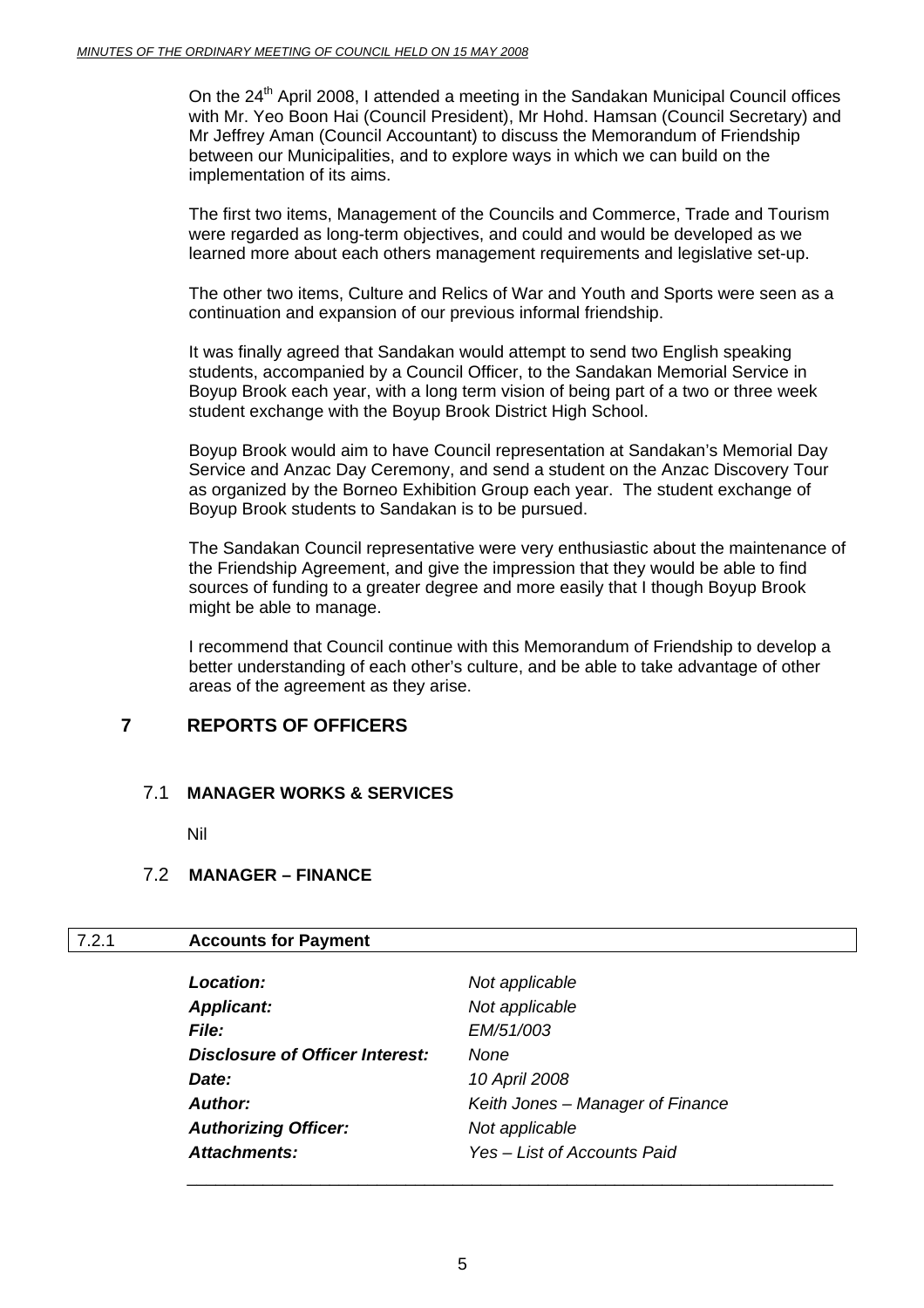#### **SUMMARY**

Report recommends the acceptance and approval of the Schedule of Accounts for Payment.

#### **BACKGROUND**

Invoices have been received during the month of April 2008.

#### **COMMENT**

Accounts are presented for consideration (see appendix 7.2.1) or where paid by direct debit pursuant to the Council's "Authorisation to Make Payments" policy.

#### **CONSULTATION**

Nil

#### **STATUTORY ENVIRONMENT**

 Local Government (Financial Management) Regulations Act 1009, Regulation 12; and Regulations 13(3) (a) (b); 13(1); and 13(4).

#### **POLICY IMPLICATIONS**

Accounts are presented for consideration or where paid by direct debit pursuant to the Council's "Authorisation to Make Payments" policy.

#### **FINANCIAL IMPLICATIONS**

Account payments are in accordance with the adopted budget for 2007/08 or authorized by separate resolution.

#### **STRATEGIC IMPLICATIONS**

Nil

#### **VOTING REQUIREMENTS**

Simple Majority

4.25pm - Cr Giles left the meeting

# **OFFICER RECOMMENDATION & COUNCIL DECISION**

MOVED: Cr O'Hare SECONDED: Cr Ginnane

1. That the accounts for March 2008 as presented totaling \$674,224.20 as-

cheque voucher numbers 16808 -16860 totaling \$214,169.29

Paid direct electronic payments totaling \$460,054.91 through the Municipal Account; be endorsed.

CARRIED 8/0 Res 58/08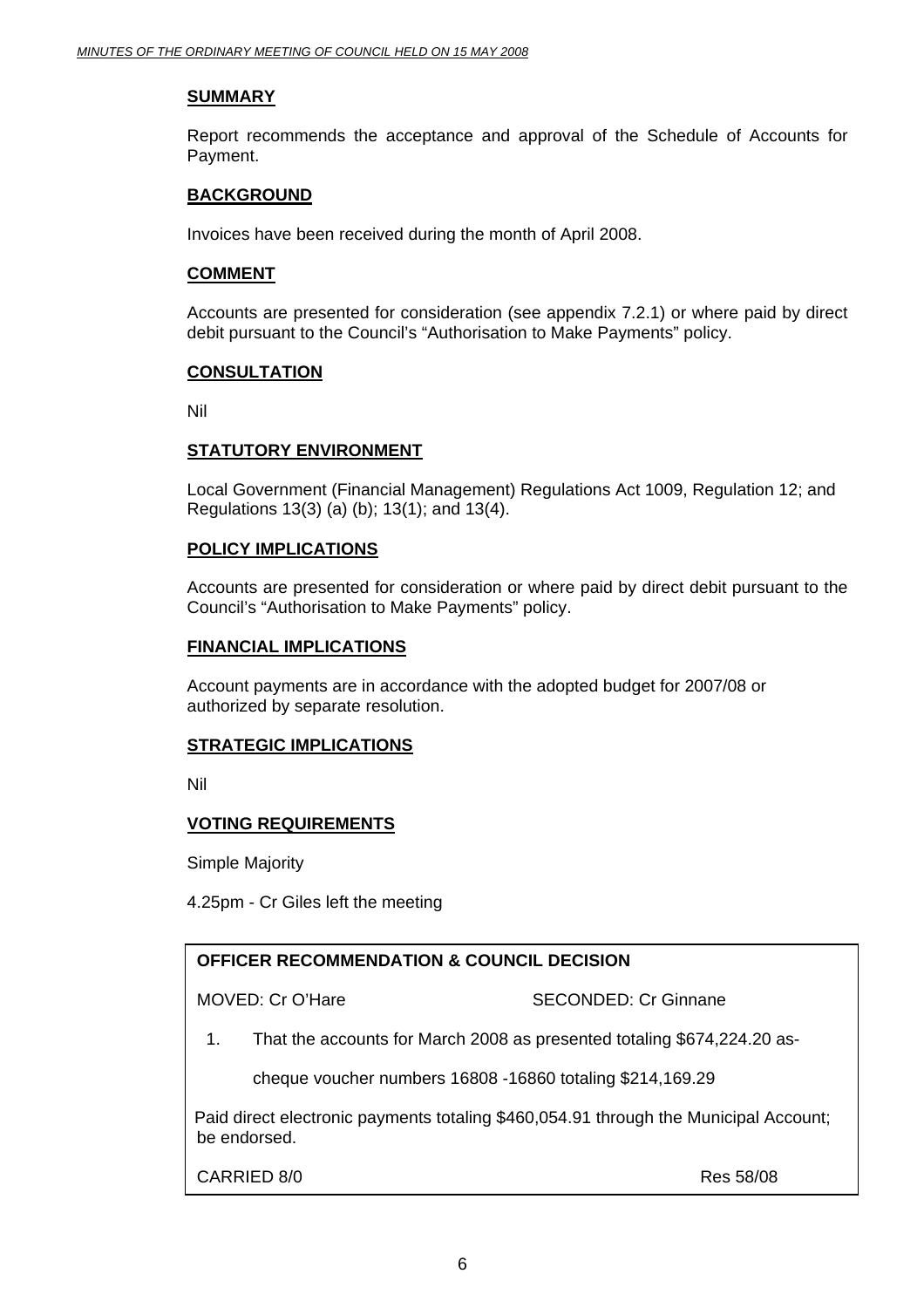#### 7.2.2 **April 2008 Monthly Statements of Financial Activity**

| Location:                                                            | Not applicable                                                                |
|----------------------------------------------------------------------|-------------------------------------------------------------------------------|
| <b>Applicant:</b>                                                    | NА                                                                            |
| <i>File:</i>                                                         | <i>EM/51/003</i>                                                              |
| Disclosure of Officer Interest:                                      | None                                                                          |
| Date:                                                                | 10 April 2008                                                                 |
| <b>Author:</b><br><b>Authorizing Officer:</b><br><b>Attachments:</b> | Keith Jones - Manager of Finance<br>Not applicable<br>Yes - Financial Reports |

#### **SUMMARY**

Report recommends Council receive the Balance Sheet and Operating Statement for the month ended 31 March 2008, and Investment Schedule for the month ended 30 April 2008.

#### **BACKGROUND**

Section 6.4 of the Local Government Act 1995 places financial reporting obligations on local government operations.

Regulation 34 (1)–(4) of the Local Government (Financial Management) Regulations 1996 requires the local government to prepare a 'Monthly Statement of Financial Activity'.

The regulations also prescribe the content of the report.

The reports are attached – see appendix 7.2.2

#### **COMMENT**

Cheque 16771 \$550.00 – invoiced twice.

#### **CONSULTATION**

Nil

#### **STATUTORY ENVIRONMENT**

Local Government (Financial Management) Regulations 1996, s34 (1) (a) Local Government (Financial Management) Regulations 1996, s19 (1) (2) (a) (b) Local Government (Financial Management) Regulations 1996, s34 (2) (a) (b)

#### **POLICY IMPLICATIONS**

Nil

#### **FINANCIAL IMPLICATIONS**

Nil

#### **STRATEGIC IMPLICATIONS**

Nil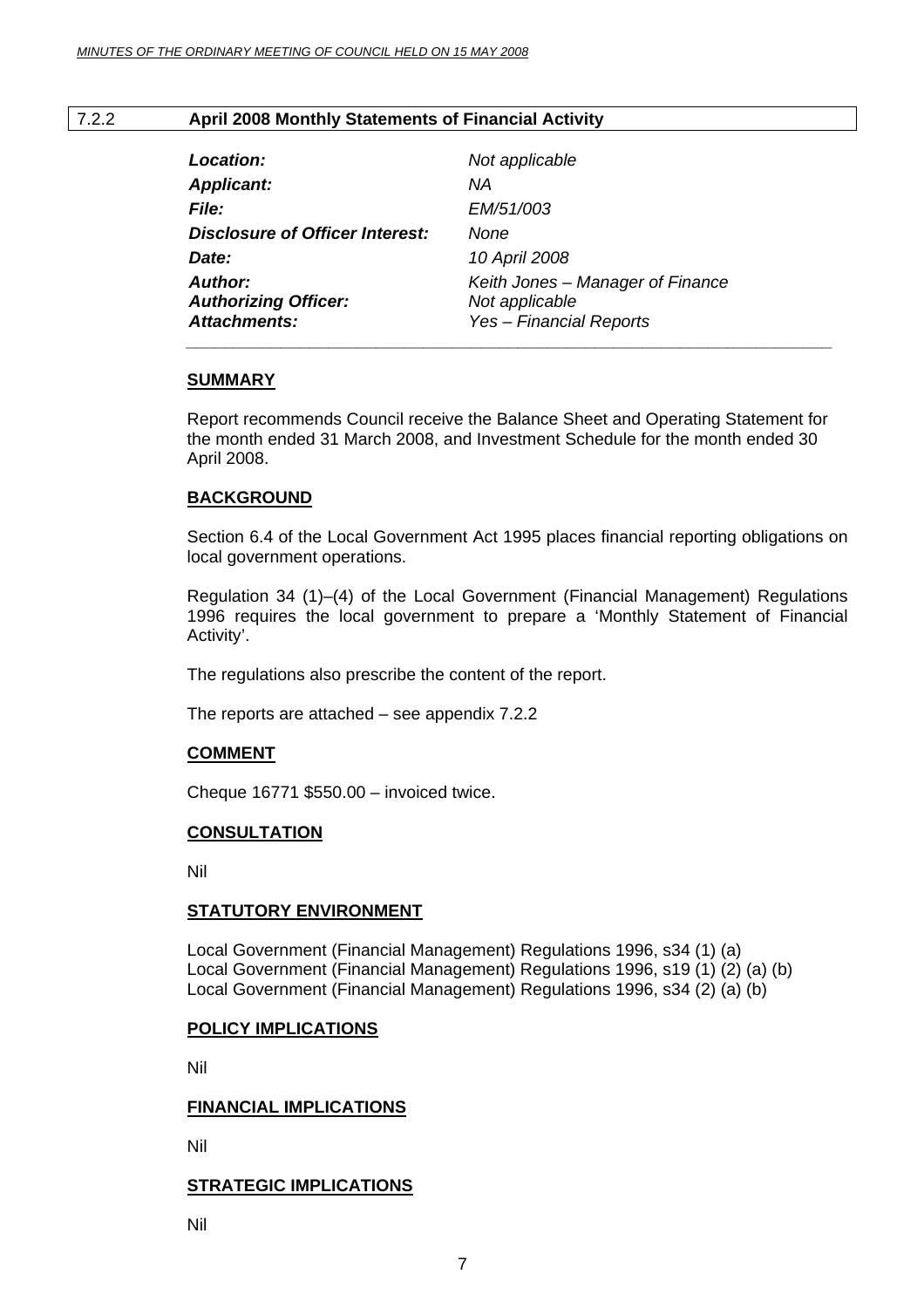#### **VOTING REQUIREMENTS**

Simple Majority

4.30pm – Cr Giles returned to the meeting.

# **OFFICER RECOMMENDATION & COUNCIL DECISION**  MOVED: Cr Giles SECONDED: Cr Broadhurst That the March 2008 Monthly Statements of Financial Activity as presented, be received.

CARRIED 9/0 Res 59/08

# 7.3 **ACTING CHIEF EXECUTIVE OFFICER**

#### 7.3.1 **Gratuitous Payment to Employees**

| Location:                       | Not applicable                  |
|---------------------------------|---------------------------------|
| <b>Applicant:</b>               | Not applicable                  |
| <b>File:</b>                    | <b>Policy Manual</b>            |
| Disclosure of Officer Interest: | None                            |
| Date:                           | 11 <sup>th</sup> April 2008     |
| <b>Author:</b>                  | Pascoe Durtanovich - Acting CEO |
| <b>Authorizing Officer:</b>     | Not applicable                  |
| Attachments:                    | None                            |

*Mr John Eddy Manager of Works and Services declared a financial interest on the basis that he is a Council employee.* 

*4.37pm – Mr Eddy left the meeting and did not take part in discussions on this item.* 

#### **SUMMARY**

Council is required to maintain a policy on gratuitous payments to employees. This report recommends a new policy to replace policy A.03.

#### **BACKGROUND**

Section 5.50 of the Local Government Act requires Council's to adopt a policy on gratuitous payments to employees.

The requirement was introduced as part of the 1995 Local Government Act primarily to force Local Governments to advise their communities of the level of gratuities paid to departing staff.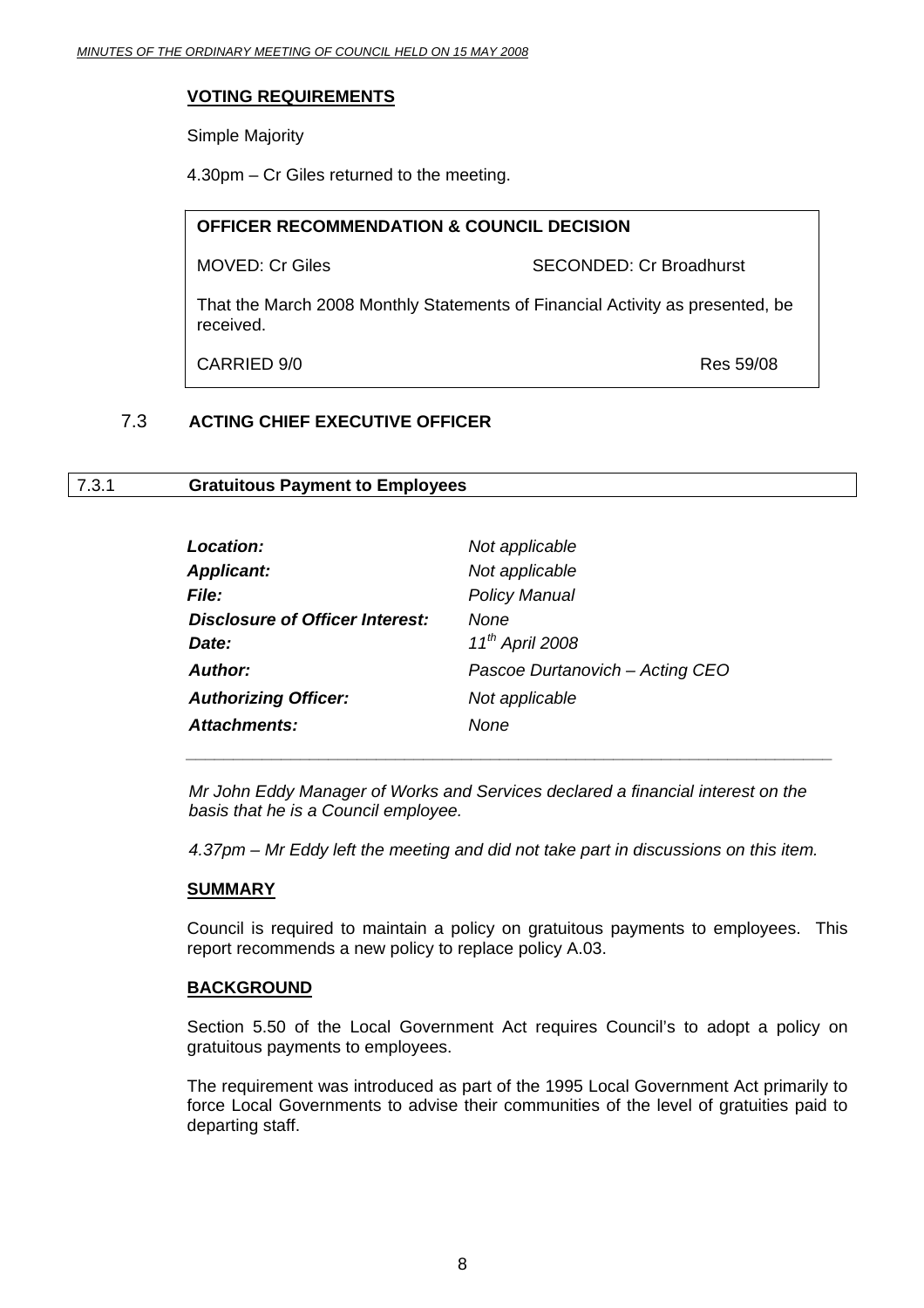#### **COMMENT**

Council's existing policy is as follows:-

#### *Objective*

*To determine ex-gratia payments to employees in addition to award or contract entitlements, when a person is leaving the employment of the Shire of Boyup Brook.* 

#### *Statement*

*It be noted an employee will not be considered to receive recognition by way of a gratuity payment unless that person has given exceptional service. A gift to the value of \$300 will be considered by the Council for the basis of recognizing the employee's service.* 

The following continuous years of service of an employee and payment allocation will *be the basis of recognizing service to the Shire of Boyup Brook.* 

*In deciding if a gratuity will be granted, the Council will take into consideration the service record of the employee, in particular the number of entitled sick days the employees has not used. Particular attention should be paid to the employee's attitude towards the Council's objectives and the willingness to contribute towards those objectives without necessarily expecting recognition or reward.* 

*The Council may make payment over the policy amount to an employee (whose employment is finishing) however, before such payment is made, public notice is to be given in relation to the payment to be made and approval from the Minister for Local Government shall be sought.* 

The existing policy is not clear in terms of what is payable and under whose authority therefore it is recommended that the following draft policy be considered by Council.

"For the purpose of Section 5.50 (1) of the Act, the following approximate amounts be spent on a presentation gift to employees who retire or resign after a period of satisfactory service-

- 1. After 3 years \$200 and thereafter an additional \$30 per year of completed service.
- 2. Council may also consider the payment of a gratuity to any employee leaving the service of the Council and who is regarded by Council to have been a loyal and productive employee. In considering this matter, Council will give particular regard to:
	- a) the employee's history and length of employment with the Council;
	- b) the employee's sick leave record; and
	- c) the employee's personal contribution to the progress of Council's objective and community wellbeing.

Council, after taking into account the above criteria, may agree to the awarding of the following gratuity:

- a) A maximum payment to the employee not exceeding 3 months salary; or
- b) a payment based on unused sick leave entitlements.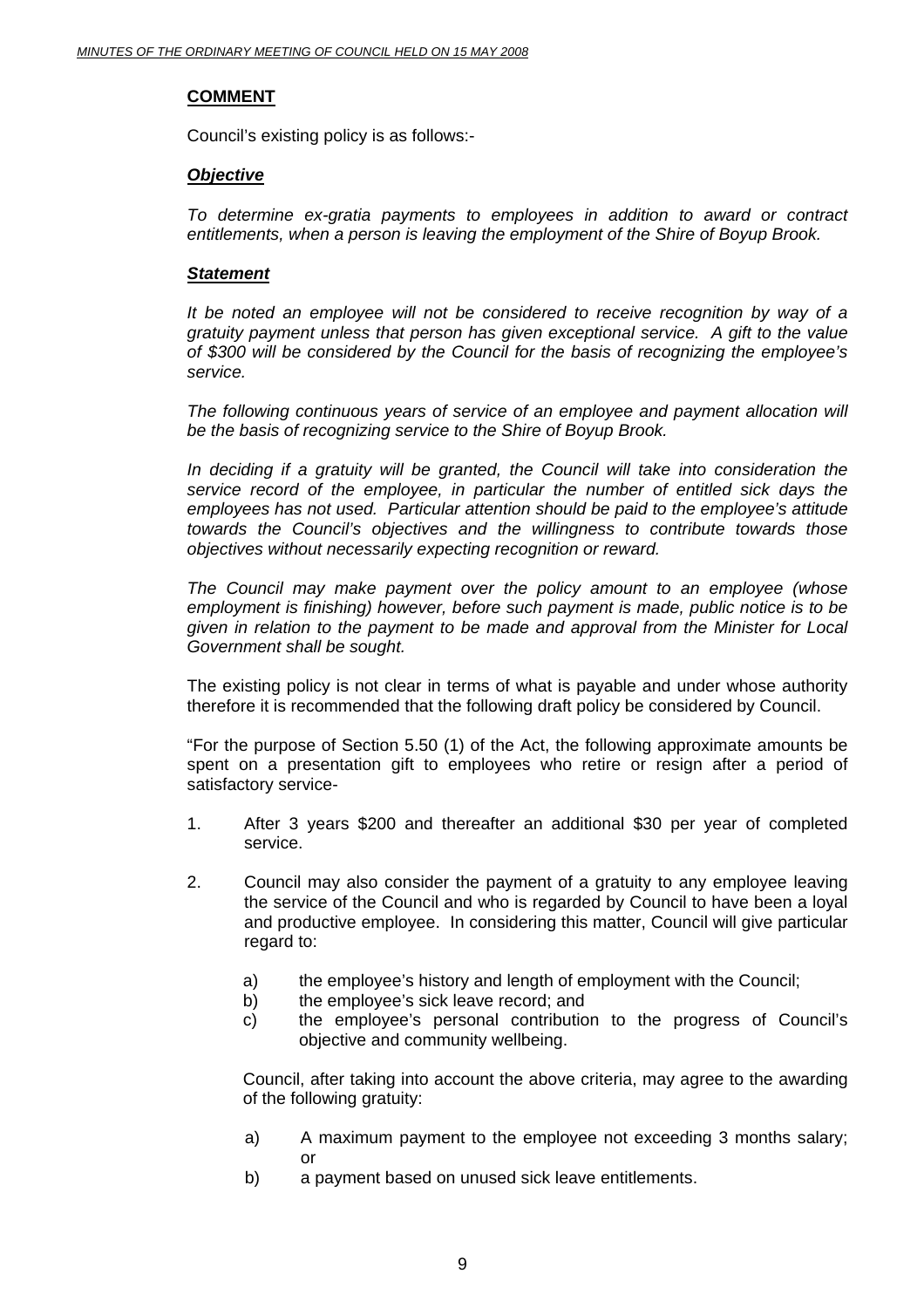3. Council may make a payment to a retiring employee that exceeds this policy amount however, before such payment is made, public notice is to be given in relation to the payment to be made in accordance with Section 5.50(2) of the Local Government Act 1995."

Basically the draft policy has three aspects. The Chief Executive Officer can approve under part 1, Council can approve under part 2 and under part 3, Council can approve, however, public notice must be given.

#### **CONSULTATION**

In accordance with section 5.50 (1) of the Local Government Act a new policy or amendment to an existing policy will have to be advised to the public.

# **STATUTORY OBLIGATIONS**

Section 5.50 of the Act requires Council to adopt a policy on gratuity payments however there is no obligation on Council to make gratuitous payments.

#### **POLICY IMPLICATIONS**

Policy A.03 applies.

# **BUDGET/FINANCIAL IMPLICATIONS**

As per draft policy in terms of amounts payable.

# **STRATEGIC IMPLICATIONS**

Nil

# **SUSTAINABILITY IMPLICATIONS**

#### ¾ **Environmental:**

There are no known environmental issues.

#### ¾ **Economic:**

There are no known significant economic issues.

#### ¾ **Social:**

There are no known significant social issues.

#### **VOTING REQUIREMENTS**

Simple Majority.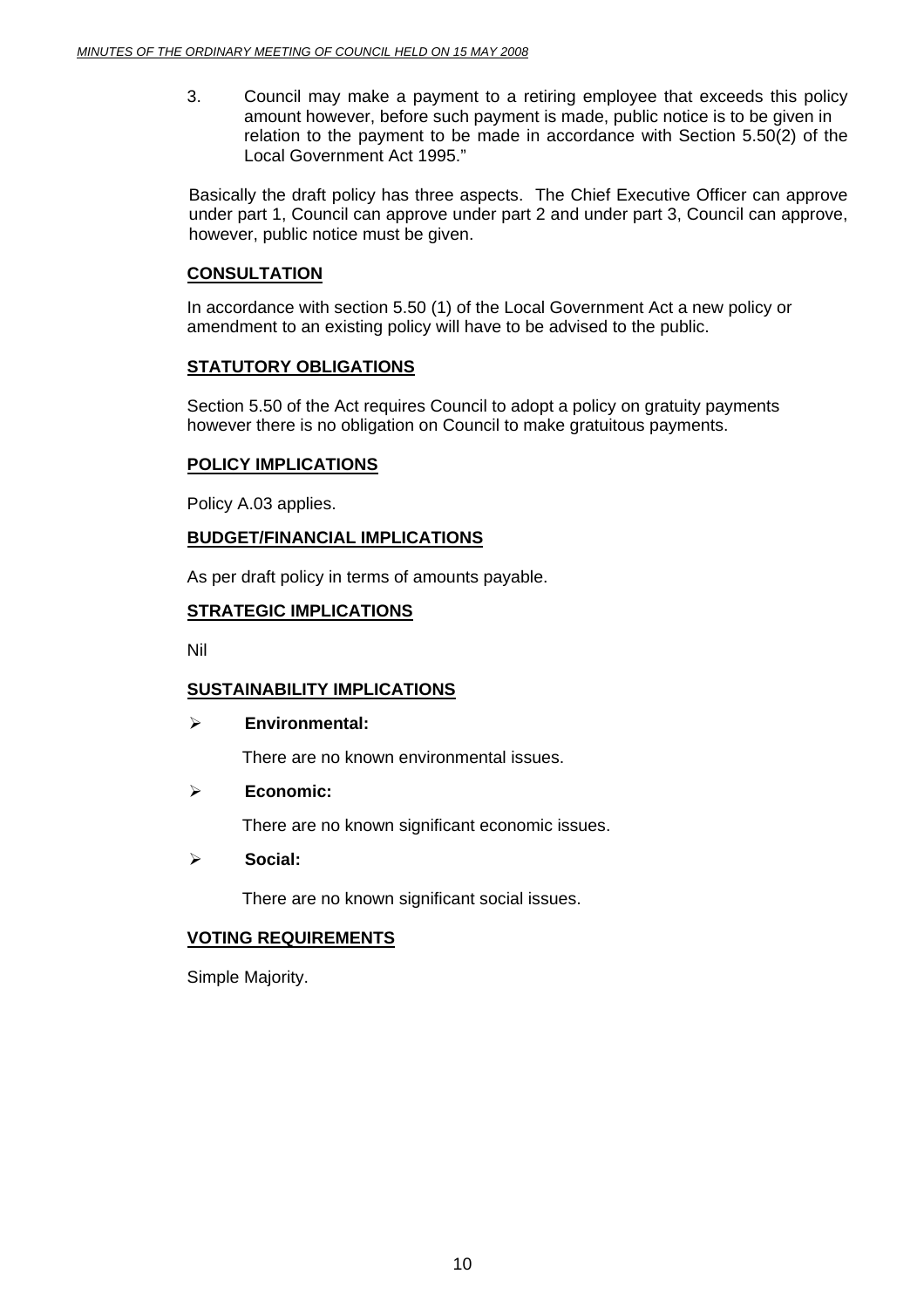# **OFFICER RECOMMENDATION**

That Policy A.03 be deleted and the following policy adopted:-

For the purpose of Section 5.50 (1) of the Act, the following approximate amounts be spent on a presentation gift to employees who retire or resign after a period of satisfactory service-

- 1. After 3 years \$200 and thereafter an additional \$30 per year of completed service.
- 2. Council may also consider the payment of a gratuity to any employee leaving the service of the Council and who is regarded by Council to have been a loyal and productive employee. In considering this matter, Council will give particular regard to:
	- a) the employee's history and length of employment with the Council;
	- b) the employee's sick leave record; and
	- c) the employee's personal contribution to the progress of Council's objective and community wellbeing.

Council, after taking into account the above criteria, may agree to the awarding of the following gratuity:

- a) A maximum payment to the employee not exceeding 3 months salary; or
- b) a payment based on unused sick leave entitlements.
- 3. Council may make a payment to a retiring employee that exceeds this policy amount however, before such payment is made, public notice is to be given in relation to the payment to be made in accordance with Section 5.50(2) of the Local Government Act 1995.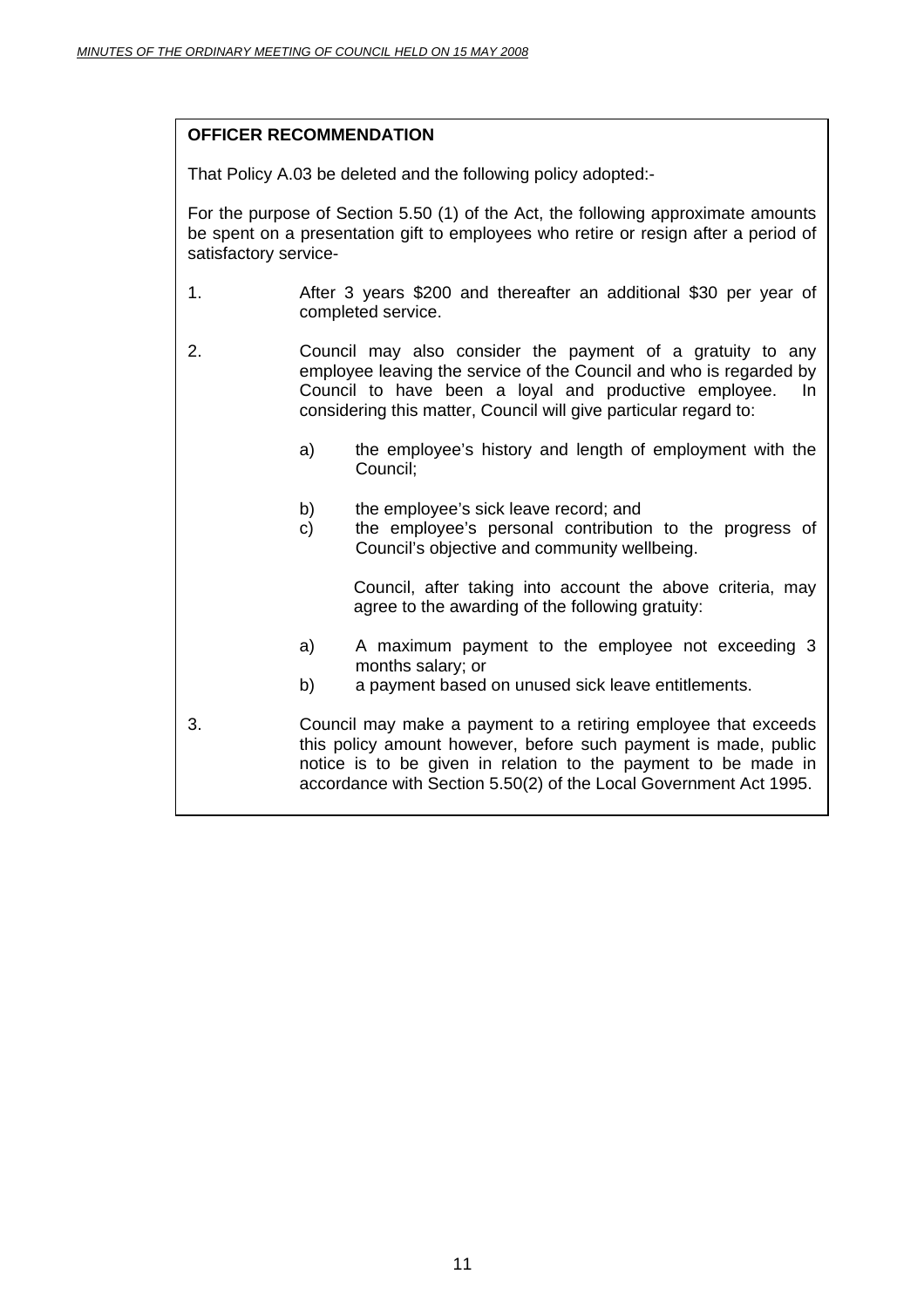| <b>COUNCIL DECISION</b> |
|-------------------------|
|-------------------------|

#### MOVED: Cr Ginnane SECONDED: Cr Giles

That Policy A.03 be deleted and the following policy adopted:-

For the purpose of Section 5.50 (1) of the Act, the following approximate amounts be spent on a presentation gift to employees who retire or resign after a period of satisfactory service and who meet the criteria of items 2a, b and c.

- 1. After 3 years \$200 and thereafter an additional \$30 per year of completed service.
- 2. Council may also consider the payment of a gratuity to any employee leaving the service of the Council and who is regarded by Council to have been a loyal and productive employee. In considering this matter, Council will give particular regard to:
	- a) the employee's history and length of employment with the Council;
	- b) the employee's sick leave record; and
	- c) the employee's personal contribution to the progress of Council's objective and community wellbeing.
- 3. Council, after taking into account the above criteria, may agree to the awarding of the following gratuity:
	- a) a maximum payment to the employee not exceeding 3 months salary; or
	- b) a payment based on unused sick leave entitlements.
- 4. Council may make a payment to a retiring employee that exceeds this policy amount however, before such payment is made, public notice is to be given in relation to the payment to be made in accordance with Section 5.50(2) of the Local Government Act 1995.

CARRIED 9/0 Res 60/08

# **Behind Closed Doors**

MOVED: Cr Ginnane SECONDED: Cr Marshall

That in accordance with Section 5.23 (2) (a) of the Local Government Act 1995 the next part of the meeting be closed to members of the public to allow the Council to consider a matter affecting an employee.

CARRIED 9/0 Res 61/08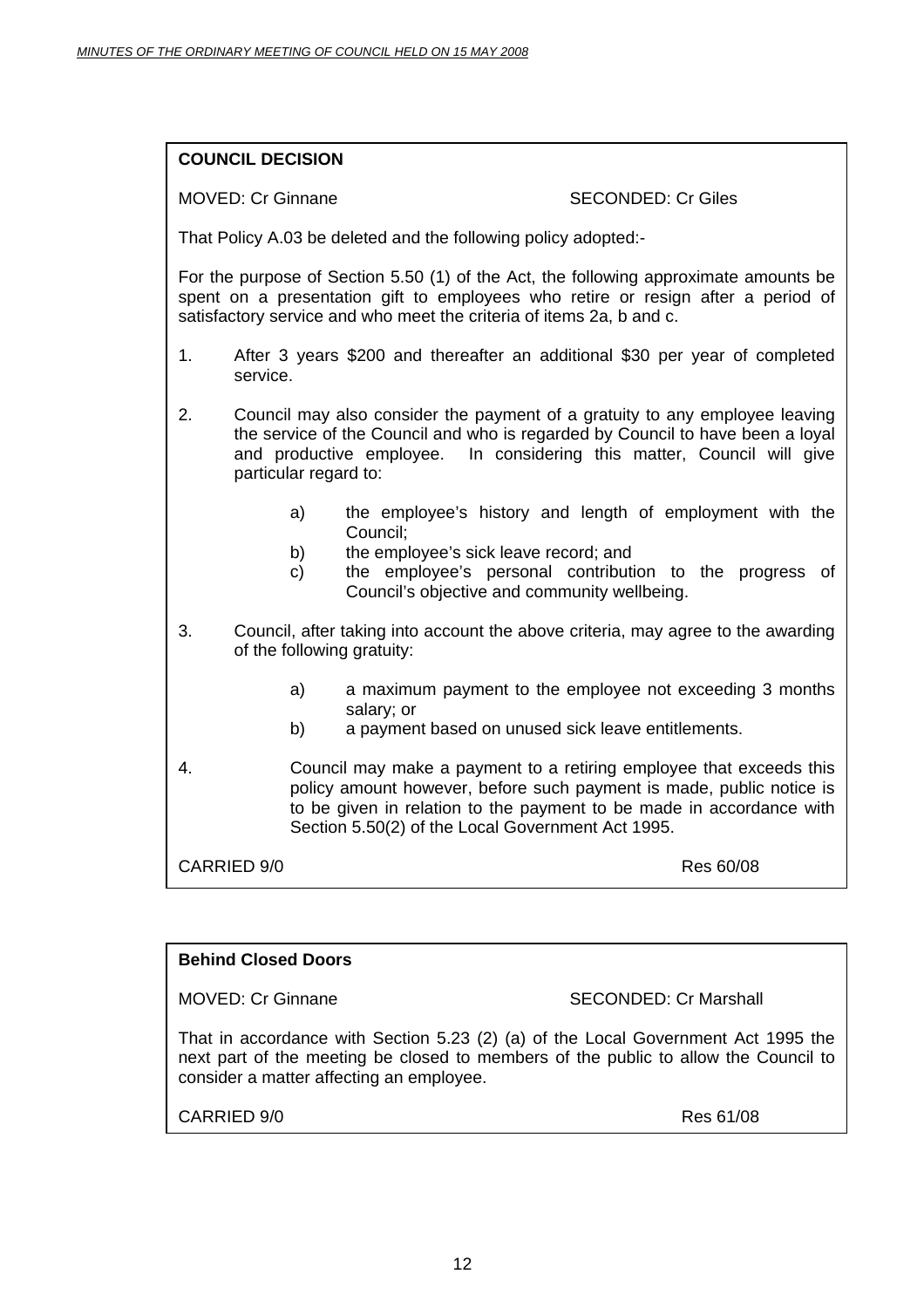#### 7.3.2 **Manager Finance – Contract Renewal**

| Location:                              | Not applicable                           |
|----------------------------------------|------------------------------------------|
| <b>Applicant:</b>                      | Not applicable                           |
| <b>File:</b>                           | <b>Personnel File</b>                    |
| <b>Disclosure of Officer Interest:</b> | None                                     |
| Date:                                  | $25th$ April 2008                        |
| <b>Author:</b>                         | Pascoe Durtanovich, Acting CEO           |
| <b>Attachments:</b>                    | Yes - Senior Manager Employment Contract |

#### **SUMMARY**

The employment contract of the Manager Finance expires on the 30h June, 2008.

 $\overline{\phantom{a}}$  , and the contract of the contract of the contract of the contract of the contract of the contract of the contract of the contract of the contract of the contract of the contract of the contract of the contrac

This report recommends that a new contract be entered into for a period of 3 years.

#### **BACKGROUND**

Mr Jones was appointed to the position of Finance Manager on the  $1<sup>st</sup>$  July 2007 for a term of twelve months, following a review of staff positions and administration structure.

Previously, since September 1997, Mr Jones held the position of Finance Officer with this Council.

Under the terms of the Local Government Act 1995 Council has designated the position of Finance Manager as a "senior employee" hence the need for a contract.

#### **COMMENT**

There is no compulsion on either the Local Government or the employee to agree to a new contract, however, the Acting Chief Executive Officer and the previous Chief Executive Officer have both discussed with Mr Jones the possibility of the parties

entering into a new contract for a further term. Mr Jones has agreed to enter into a new contract on the conditions proposed by the Acting Chief Executive Officer (see draft contract provided to Councillors as a confidential document).

In accordance with section 5.37 (2) I now advise Council of the proposal to employ Mr Jones in the position of Finance Manager for a further term of three years, commencing  $1<sup>st</sup>$  July, 2008.

The recommendation to renew the employment contract for a further term is made on the basis that the incumbent has carried out his duties and responsibilities over the past twelve months in a satisfactory manner and has adequately satisfied the performance criteria for the position.

#### **CONSULTATION**

N/A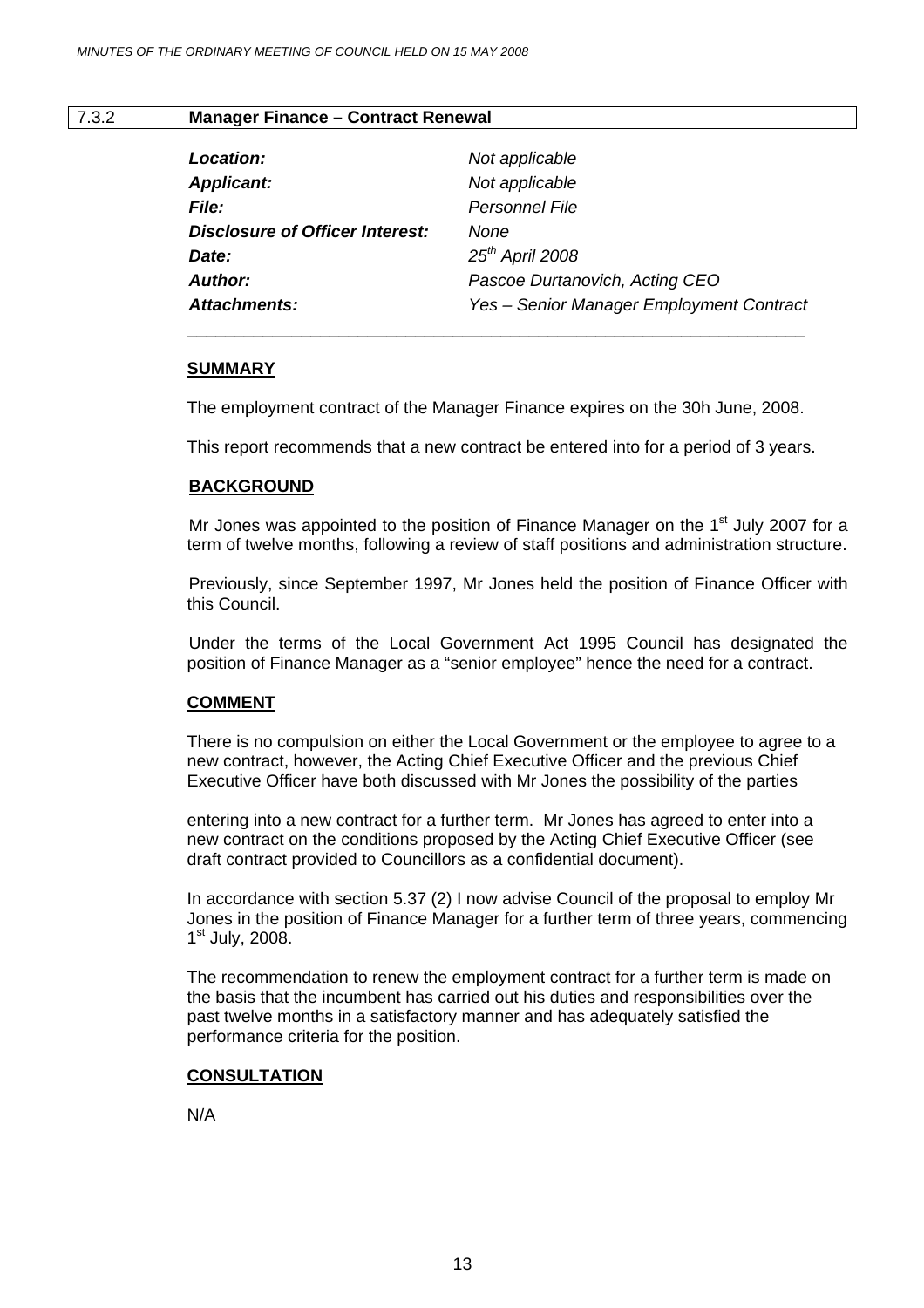# **STATUTORY OBLIGATIONS**

In respect to the term of employment the current contract states:-

The employment of the Employee shall, unless a new contract is agreed in accordance with Clause 2.2 of this contract, terminate on the expiry date specified in sub clause 2.1 of this document without the requirement of either party giving notice.

There is no compulsion on either the Local Government or the Employee to agree to a new Contract, however the Chief Executive Officer shall invite the Employee in writing not later than six months prior to the expiry of the Term to discuss the possibility of the parties entering into a new Contract for a further term with the intent of finalizing those discussions not later than three months prior to the expiry of the Term.

The Local Government Act, section 5.37 states:-

- (1) A local government may designate employees or persons belonging to a class of employee to be senior employees.
- (2) The CEO is to inform the council of each proposal to employ or dismiss a senior employee, other than a senior employee referred to in section 5.39 (1a), and the council may accept or reject the CEO's recommendation but if the council rejects a recommendation, it is to inform the CEO of the reasons for its doing so.
- (3) If the position of a senior employee of a local government becomes vacant, it is to be advertised by the local government in the manner prescribed, and the advertisement is to contain such information with respect to the position as is prescribed.
- (4) For the avoidance of doubt, subsection (3) does not impose a requirement to advertise a position where a contract referred to in section 5.39 is renewed.

#### **POLICY IMPLICATIONS**

Nil

#### **BUDGET/FINANCIAL IMPLICATIONS**

The new contract will commence on the  $1<sup>st</sup>$  July, 2008 therefore the current budget is not affected. Allowance will be made in the 2008/09 budget for the variation to the salary level in the new contract.

#### **STRATEGIC IMPLICATIONS**

Nil

#### **SUSTAINABILITY ISSUES**

#### ¾ **Environmental**

There are no known significant environmental issues.

#### ¾ **Economic**

There are no known significant economic issues.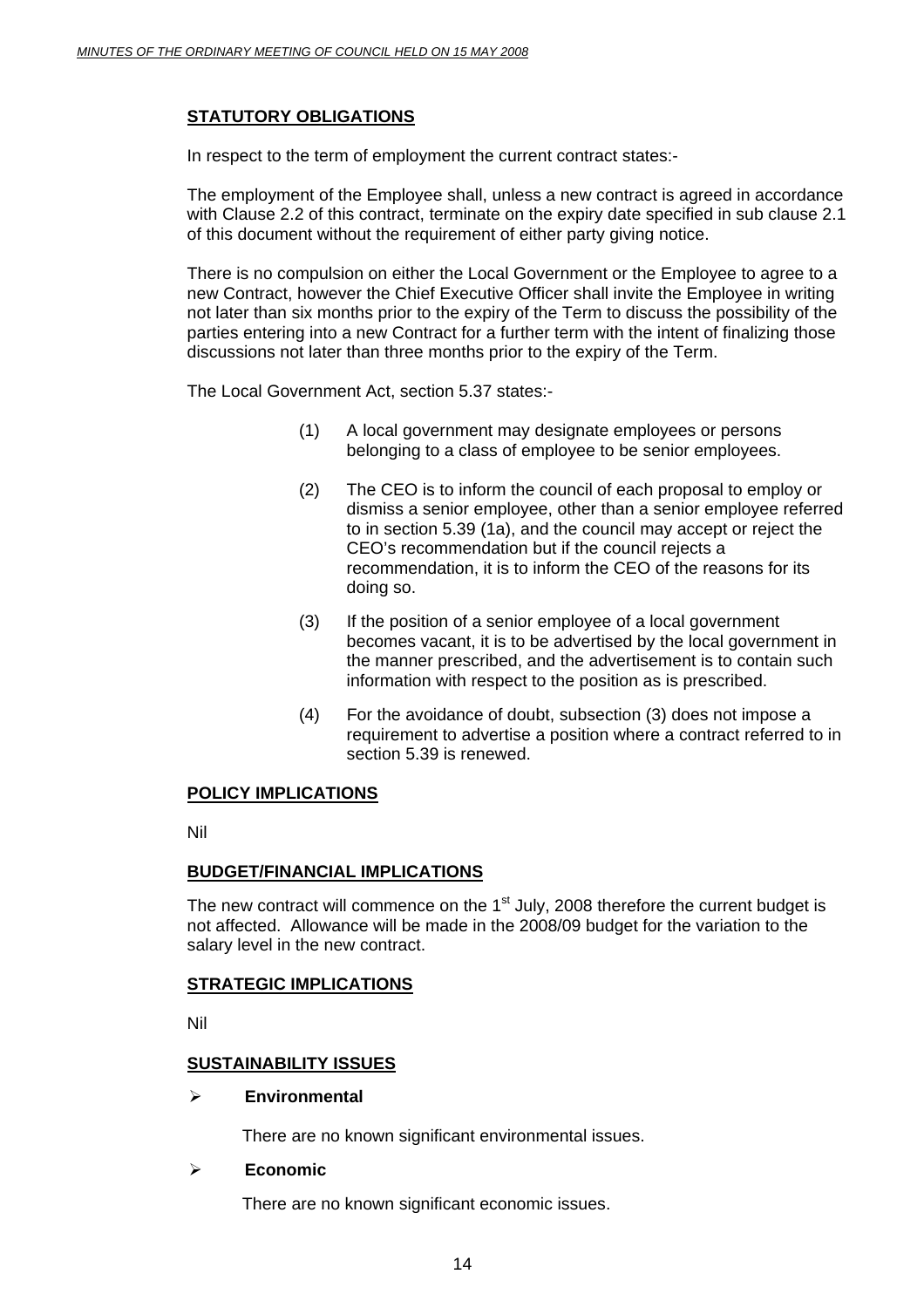¾ **Socia**l

There are no known significant social issues.

#### **VOTING REQUIREMENTS**

Simple Majority

#### **OFFICER RECOMMENDATION & COUNCIL DECISION**

MOVED: Cr Marshall SECONDED: Cr O'Hare

That the employment contract of Mr Keith Jones be renewed for a further term of three years, commencing  $1<sup>st</sup>$  July 2008 and concluding  $30<sup>th</sup>$  June 2011 with terms and conditions as per the draft contract of employment, dated  $15<sup>th</sup>$  May, 2008.

CARRIED 9/0 Res 62/08

MOVED: Cr Lamshed SECONDED: Cr Piper

In accordance with Section 5.23 (2) of the Local Government Act 1995 the meeting be open to members of the public.

CARRIED 9/0

There were no members of the public present.

5.53pm – Mr Eddy returned to the meeting.

#### 7.3.3 **Swimming Pool – Heated Lap Pool**

| Location:                              | <b>Boyup Brook Public Swimming Pool</b> |
|----------------------------------------|-----------------------------------------|
| <b>Applicant:</b>                      | Not applicable                          |
| <b>File:</b>                           | RE/45/002                               |
| <b>Disclosure of Officer Interest:</b> | None                                    |
| Date:                                  | $30th$ April 2008                       |
| Author:                                | Pascoe Durtanovich, Acting CEO          |
| <b>Attachments:</b>                    | Yes - Feasibility Study Brief           |

#### **SUMMARY**

The Boyup Brook Lap Pool Committee is keen to progress a feasibility study for a heated lap pool. This report recommends that council make a financial contribution to the feasibility study.

\_\_\_\_\_\_\_\_\_\_\_\_\_\_\_\_\_\_\_\_\_\_\_\_\_\_\_\_\_\_\_\_\_\_\_\_\_\_\_\_\_\_\_\_\_\_\_\_\_\_\_\_\_\_\_\_\_\_\_\_\_\_\_\_\_\_

#### **BACKGROUND**

The idea of a heated lap pool has been mooted for sometime.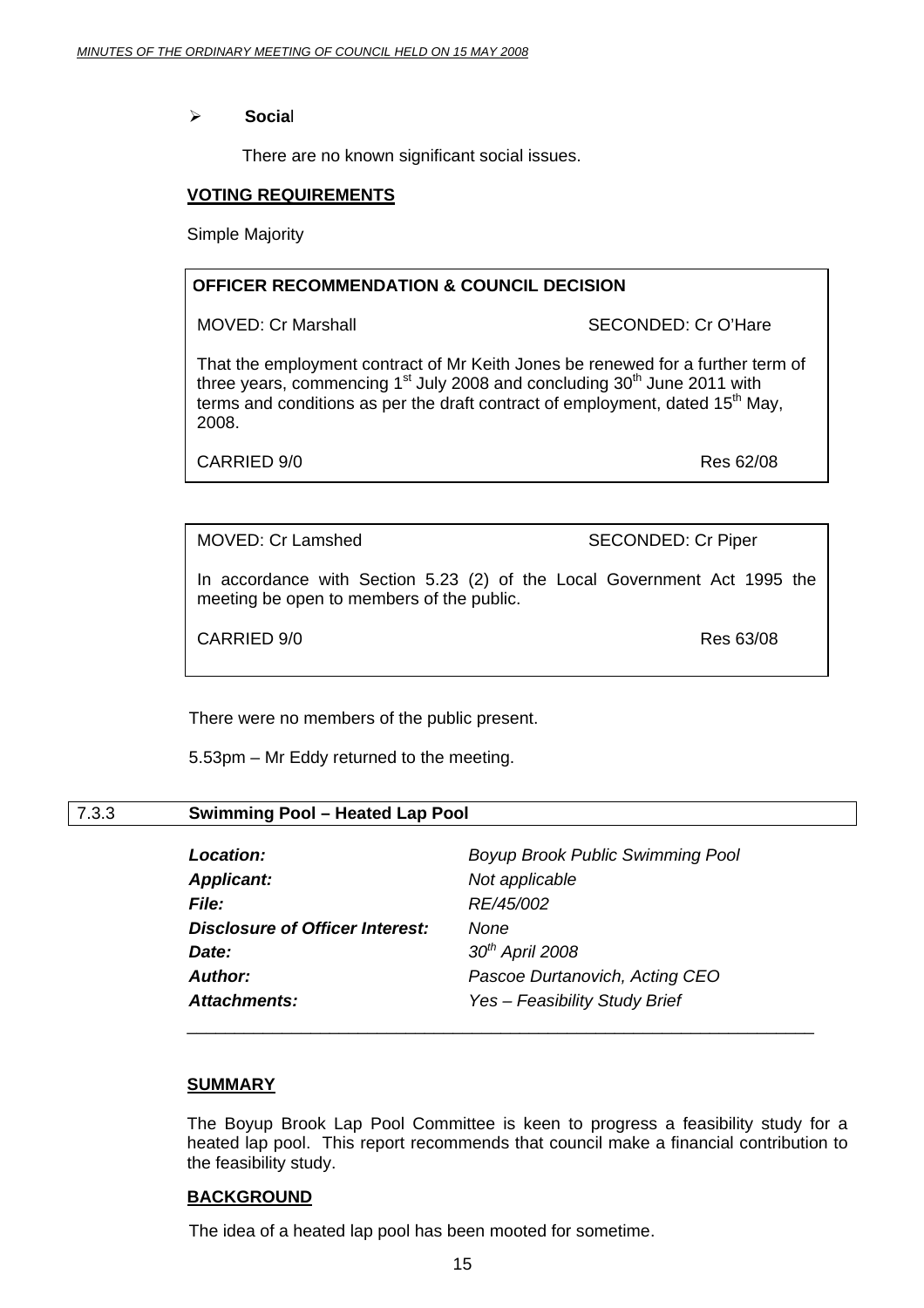Members of the Boyup Brook Lap Pool Committee have previously discussed the project with Council.

In brief, the proposal involves the provision of 3 x 25 metre lanes, enclosed to retain heat. Heating provided by solar panels.

The positioning of the 3 lanes within the existing swimming pool complex will enable the facility to be supervised by the current level of management. Obviously additional hours will be required because of an extended use period.

# **COMMENT**

The attached brief provides further information on the project, including reasons/need for such a facility.

Consulting firm Business Horizons has provided a quote of \$9,400 plus GST to undertake the first phase of the planning element, which relates to an assessment of project feasibility. Questions to be addressed include rough capital costs, an estimate of demand, how will the infrastructure be funded, what are the operating costs, will entrance fees be sufficient to cover expenses. A return on investment model will be provided together with two year income and expenditure and cash flow financial statements

#### **CONSULTATION**

Boyup Brook Lap Pool Committee – Swimming Pool Manager

# **STATUTORY OBLIGATIONS**

Nil

#### **POLICY IMPLICATIONS**

Nil

#### **BUDGET/FINANCIAL IMPLICATIONS**

Council should encourage the feasibility study project and contribute 50% of the contract sum of \$9,400. The other 50% to be provided by the Committee.

Council's contribution is unbudgeted.

If following completion of phase 1 the project is viable, the main funding source would be the Department of Sport and Recreation. Applications for this avenue of funding close September 2008 hence the need for Council to consider the issue at this meeting to give enough time to gather the information required to submit a funding application

#### **STRATEGIC IMPLICATIONS**

Nil

#### **SUSTAINABILITY ISSUES**

- ¾ **Environmental**  There are no known environmental issues at this stage.
- ¾ **Economic**  There are no known economic issues at this stage.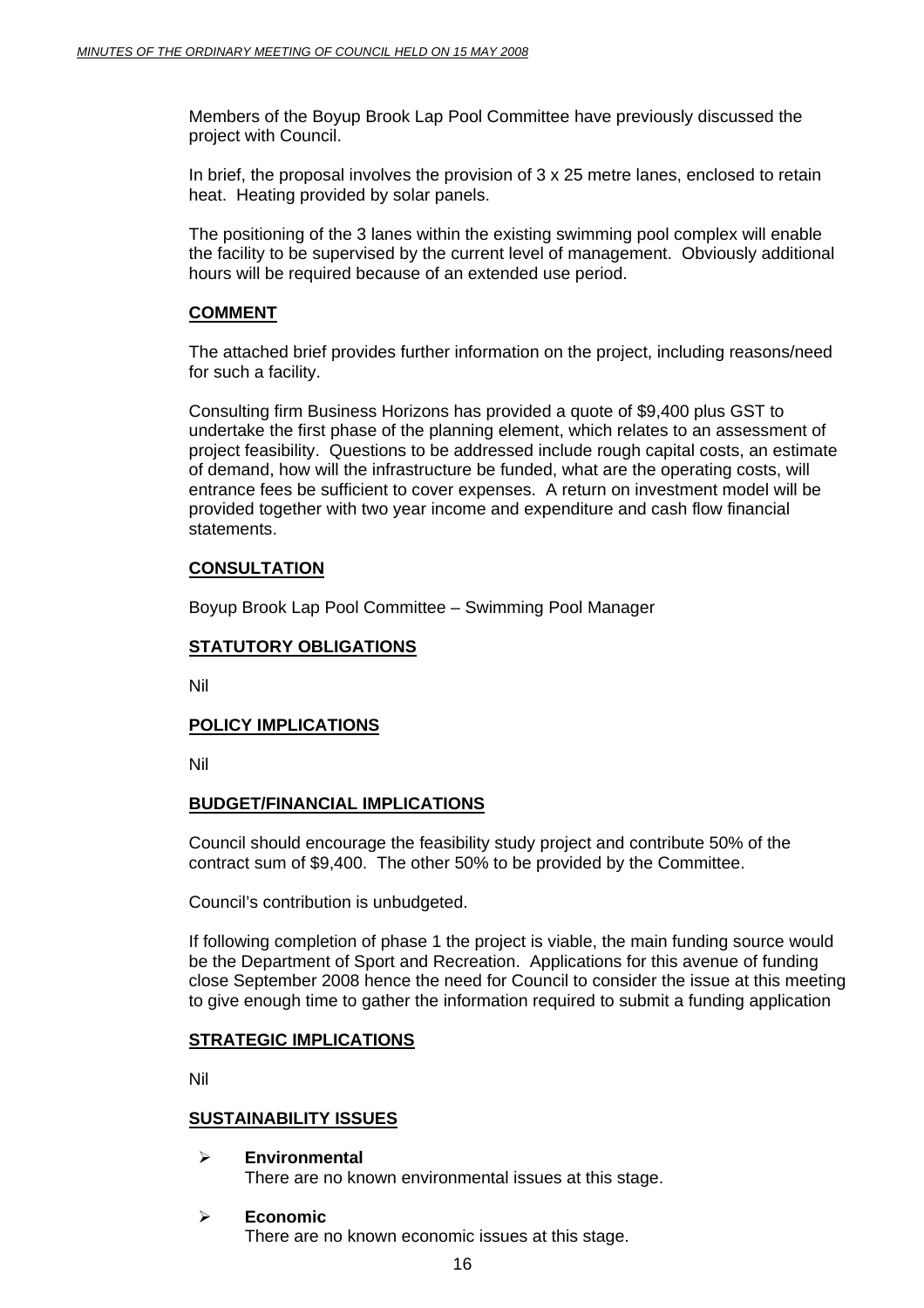#### ¾ **Social**

Unknown at this stage. Feasibility study should identify.

#### **VOTING REQUIREMENTS**

Absolute Majority

# **OFFICER RECOMMENDATION**

That:-

- 1. Business Horizons be appointed to undertake the feasibility study for the provision of a 3 lane heated lap pool at the Boyup Brook Swimming Pool complex, in accordance with the attached brief, at a cost of \$9,400 plus GST.
- 2. That Council authorize unbudgeted expenditure of \$4,700 excluding GST as its contribution to the feasibility study, subject to the Boyup Brook Lap Pool Committee contributing the balance of \$4,700.

# **COUNCIL DECISION**

MOVED: Cr Ginnane SECONDED: Cr Lamshed

That this item be deferred and considered through the 2008/09 budget process.

CARRIED 9/0 Res 64/08

#### **Reason for Change to Officer Recommendation**

Council felt that this matter should be considered with other applications for funding received under Council's financial assistance policy.

| <b>Change to Order of Agenda</b>                  |                     |  |
|---------------------------------------------------|---------------------|--|
| <b>COUNCIL DECISION</b>                           |                     |  |
| <b>MOVED: Cr Ginnane</b>                          | SECONDED: Cr O'Hare |  |
| That item 7.3.7 be considered prior to item 7.3.4 |                     |  |
| CARRIED 7/2                                       | Res 65/08           |  |

5.30pm – Cr Downing left the meeting, Cr Marshall assumed the Chair.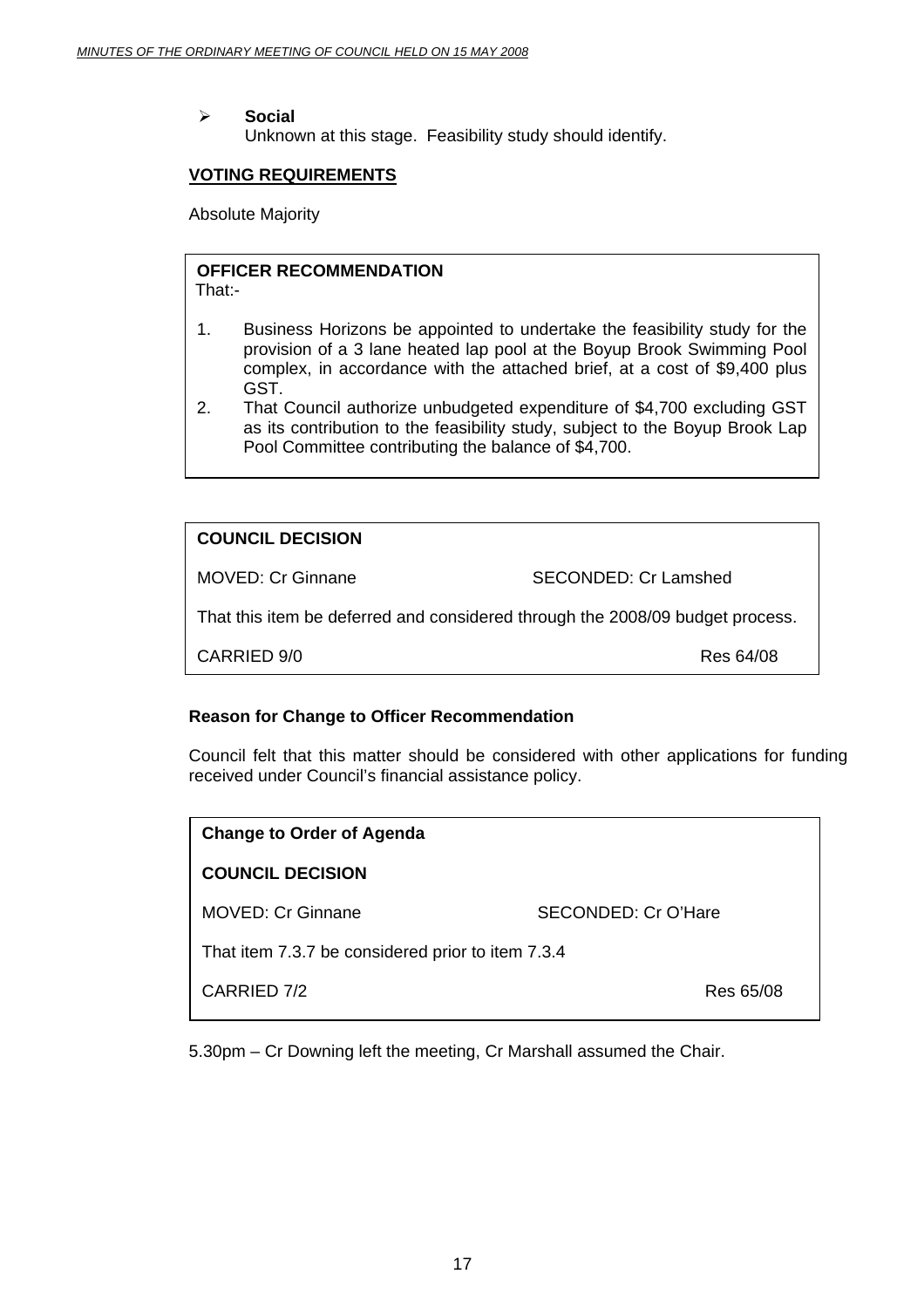#### 7.3.7 **Policy – Sandakan Relationship**

| Not applicable<br><b>Policy Manual</b> |
|----------------------------------------|
|                                        |
|                                        |
| None                                   |
| 5 May 2008                             |
| Pascoe Durtanovich, Acting CEO         |
| Not applicable                         |
| None                                   |
|                                        |

#### **SUMMARY**

 Boyup Brook is represented at the Anzac Day service and Sandakan Memorial Day Service in Sandakan over the past three years.

This report recommends a policy be adopted to formalize Council's involvement.

#### **BACKGROUND**

The Boyup Brook/Sandakan relationship has developed over a number of years. An important part of the relationship is the Memorandum of Friendship the two municipalities signed in October, 2007.

The aim of the Memorandum is to promote goodwill and understanding as well as favourable co-operation between the people of the two municipalities.

#### **COMMENT**

The Memorandum of Friendship is specific in the following areas of co-operation:-

- The Exchange of experts in order to improve the management of the two Council's,
- Commence, trade and tourism.
- **Administration and information.**
- Culture, arts and relic of the war.
- **•** Youth and sports

Visits to and visits from Sandakan are important in achieving the aims of the Memorandum of Friendship.

Council should also consider introducing some performance measurements to enable Council and the Community (both communities) to gauge the extent the aims of the Memorandum of Friendship are being achieved. A paragraph to this effect is included in the draft policy as below:-

#### *Objective*

*To promote and develop the Memorandum of Friendship between the Sandakan Municipal Council and the Boyup Brook Shire Council.* 

#### *Statement*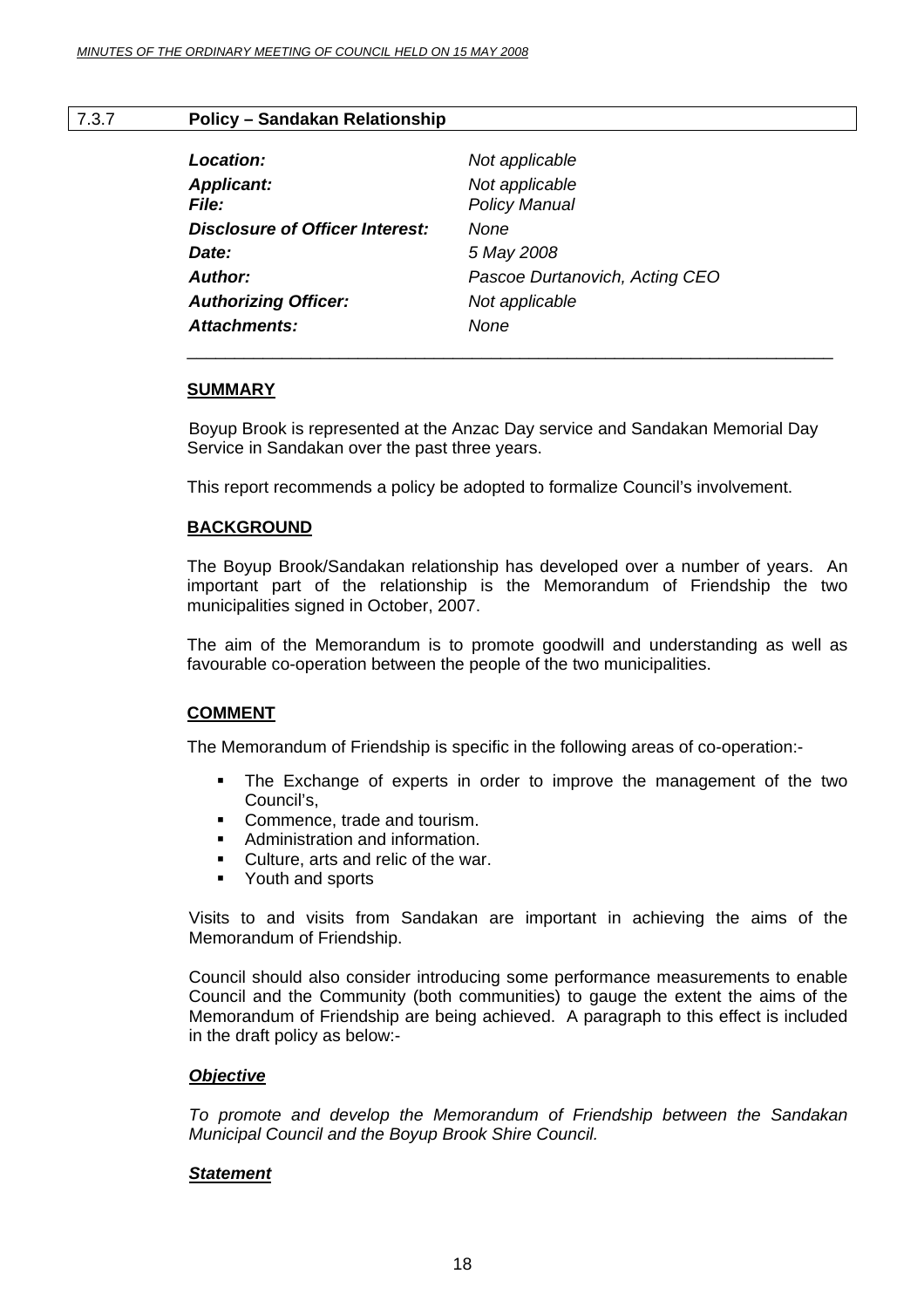*The Memorandum of Friendship between the two Municipalities was signed in October 2007. The aims of the Memorandum are to improve the management of the two councils; to encourage commerce, trade and tourism; exchange of administration and* 

*information on culture, arts and relics of World War II; and exchange of youth and sport matters.* 

*To uphold the memorandum-* 

- *the Shire President of the Shire of Boyup Brook attend the Anzac Day Service and the Sandakan Memorial Day Service in Sandakan each year.*
- *the Boyup Brook Shire Council provide a scholarship to one Boyup Brook High School student nominated by the High School Principle, to attend the Anzac Day service each year.* 
	- *The scholarship includes return airfare accommodation and meals.*
- *the Boyup Brook Shire Council invite representatives from the Sandakan Municipal Council and two High School students, nominated by the Sandakan Municipal Council, to attend the Boyup Brook Sandakan Memorial service each year.*

*It is Council policy that all reasonable and direct expenses incurred by the Shire President and his partner are met by the Shire.* 

*To assist Council and the Community to monitor the success of the relationship in respect to the aims of the Memorandum of Friendship the Council representative and the scholarship recipient provide a written report to Council outlining progress in the five key areas of the Memorandum of Friendship.* 

#### **CONSULTATION**

Not applicable

#### **STATUTORY OBLIGATIONS**

Nil

#### **POLICY IMPLICATIONS**

Council does not have a formal policy on this matter.

#### **BUDGET/FINANCIAL IMPLICATIONS**

Funds would be budgeted each year.

 The likely cost, including partners airfare and student scholarship is estimated at up to \$8,000 per annum.

#### **STRATEGIC IMPLICATIONS**

The draft policy outlines a process for addressing the intent of the Memorandum of Friendship.

#### **SUSTAINABILITY IMPLICATIONS**

¾ **Environmental**  There are no known significant environmental considerations.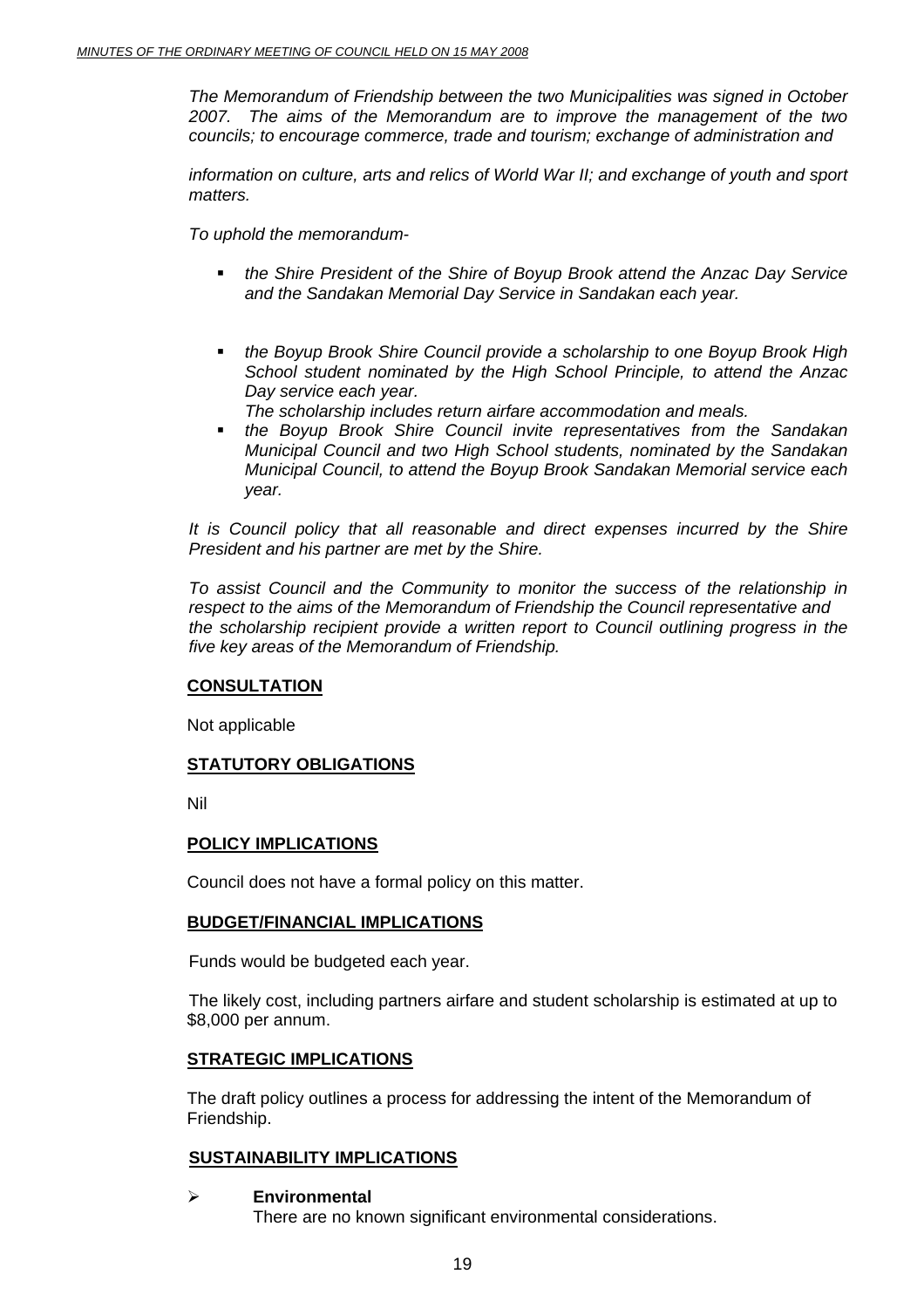#### ¾ **Economic**

Progressing the aims of the Memorandum of Friendship in particular in the area of Commerce, Trade and Tourism could achieve significant economic benefits to the Shire of Boyup Brook.

#### ¾ **Social**

There are no known significant social considerations.

#### **VOTING REQUIREMENTS**

Simple Majority

#### **OFFICER RECOMMENDATION**

That the following draft policy be adopted.

#### *Objective*

To promote and develop the Memorandum of Friendship between the Sandakan Municipal Council and the Boyup Brook Shire Council.

#### *Statement*

The Memorandum of Friendship between the two Municipalities was signed in October 2007. The aims of the Memorandum are to improve the management of the two councils; to encourage commerce, trade and tourism; exchange of administration and information on culture, arts and relics of World War II; and exchange of youth and sport matters.

To uphold the memorandum-

- the Shire President of the Shire of Boyup Brook attend the Anzac Day Service and the Sandakan Memorial Day Service in Sandakan each year.
- the Boyup Brook Shire Council provide a scholarship to one Boyup Brook High School student nominated by the High School Principle, to attend the Anzac Day service each year.
	- The scholarship includes return airfare accommodation and meals.
- the Boyup Brook Shire Council invite representatives from the Sandakan Municipal Council and two High School students, nominated by the Sandakan Municipal Council, to attend the Boyup Brook Sandakan Memorial service each year.

It is Council policy that all reasonable and direct expenses incurred by the Shire President and his partner are met by the Shire.

To assist Council and the Community to monitor the success of the relationship in respect to the aims of the Memorandum of Friendship the Council representative and the scholarship recipient provide a written report to Council outlining progress in the five key areas of the Memorandum of Friendship.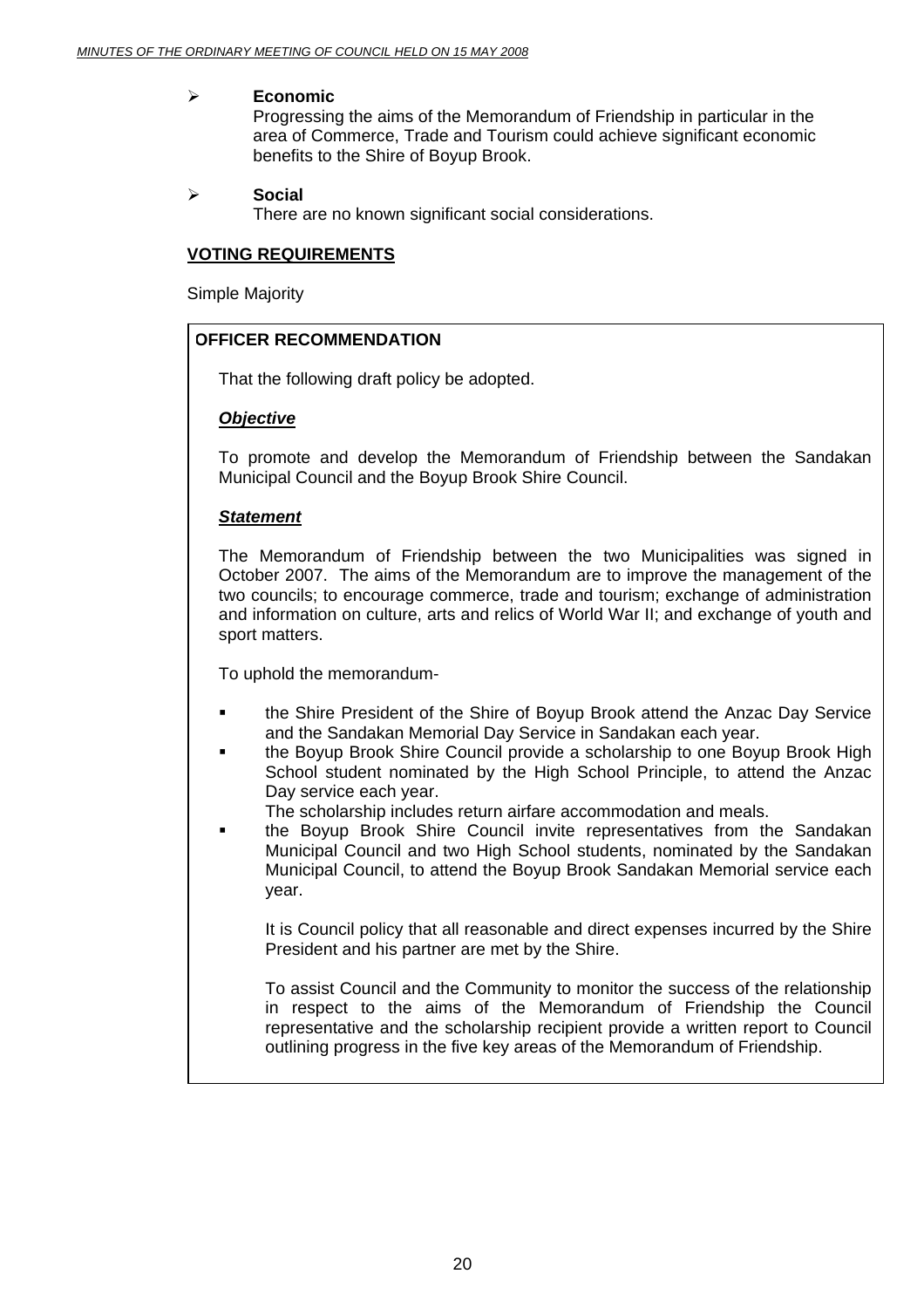# **COUNCIL DECISION**

MOVED: Cr Ginnane SECONDED: Cr Giles

That the following draft policy be adopted.

#### *Objective*

To promote and develop the Memorandum of Friendship between the Sandakan Municipal Council and the Boyup Brook Shire Council.

#### *Statement*

The Memorandum of Friendship between the two Municipalities was signed in October 2007. The aims of the Memorandum are to improve the management of the two councils; to encourage commerce, trade and tourism; exchange of administration and information on culture, arts and relics of World War II; and exchange of youth and sport matters.

To uphold the memorandum-

- the Council Representative (usually the Shire President) and partner of the Shire of Boyup Brook attend either the Anzac Day Service or the Sandakan Memorial Day Service in Sandakan each year.
- the Boyup Brook Shire Council provide a scholarship to one Boyup Brook High School student nominated by the High School Principal, to attend the Anzac Day service each year.

The scholarship includes return airfare accommodation and meals costs of the student.

 the Boyup Brook Shire Council invite representatives from the Sandakan Municipal Council and two High School students, nominated by the Sandakan Municipal Council, to attend the Boyup Brook Sandakan Memorial service each year.

It is Council policy that all reasonable and direct expenses incurred by the Shire Representative and partner are met by the Shire.

To assist Council and the Community to monitor the success of the relationship in respect to the aims of the Memorandum of Friendship the Council representative and the scholarship recipient provide a written report to Council outlining progress in the five key areas of the Memorandum of Friendship.

Implementation of this policy is subject to annual budget considerations.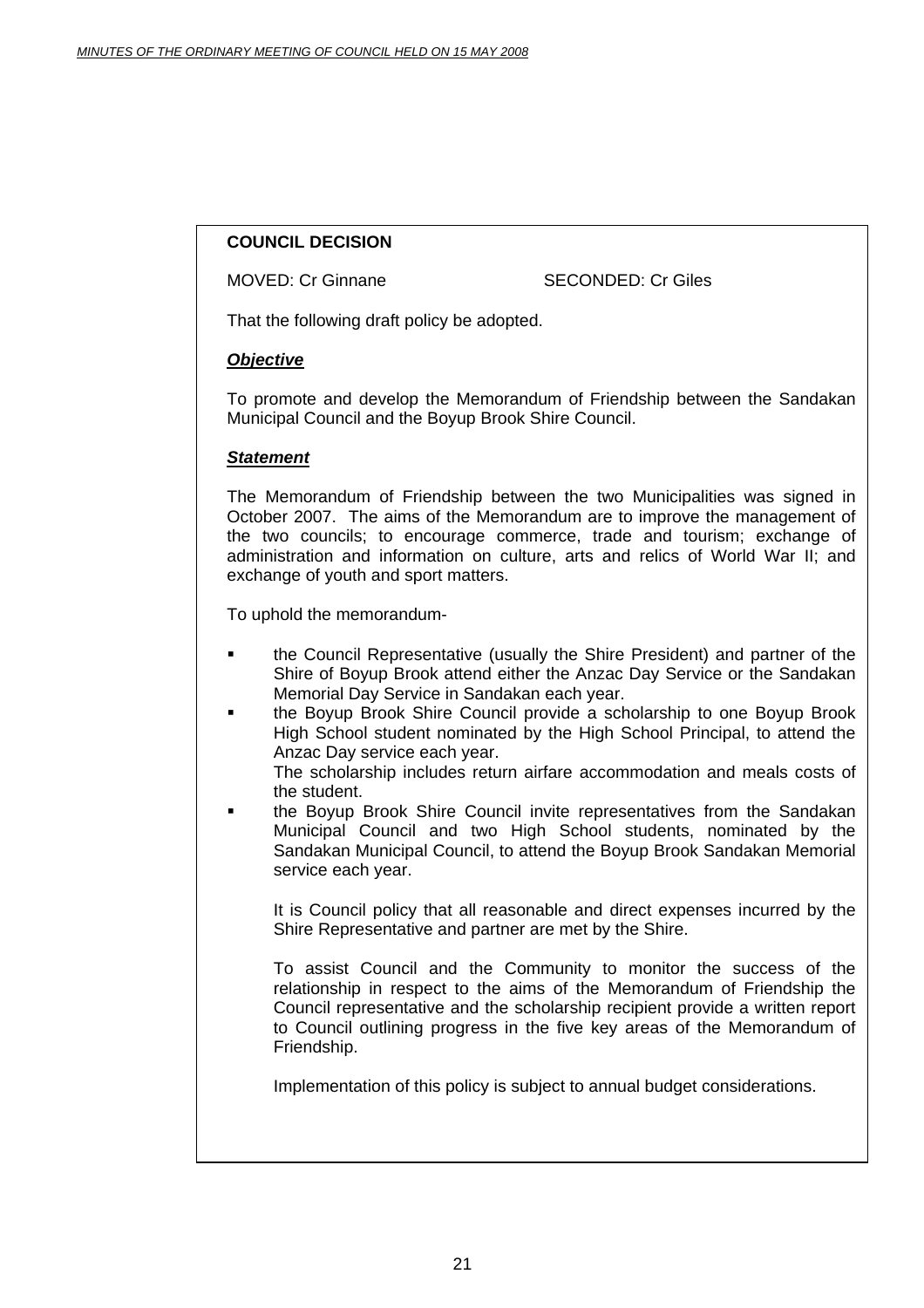**Procedural Motion**<br>MOVED: Cr Broadburst

SECONDED: Cr O'Hare

That item 7.3.7 be deferred to the June 2008 Ordinary Council Meeting to provide additional time to Councillors to give consideration to the draft policy.

CARRIED 8/0 Res 66/08

5.50pm – Cr Downing returned to the meeting and resumed the chair.

**Meeting Adjournment**  MOVED: Cr Lamshed SECONDED: Cr **Broadhurst** 

That the meeting be adjourned for a 5 minute break.

CARRIED 9/0 Res 67/08

6.00pm – Meeting resumed with all those in attendance prior to the adjournment present.

#### 7.3.4 **Local Government Convention and Exhibition**

| <b>Perth Convention Exhibition Centre</b>                             |
|-----------------------------------------------------------------------|
| Not applicable                                                        |
| GR/31/002                                                             |
| <b>None</b>                                                           |
| $2^{nd}$ May 2008                                                     |
| Pascoe Durtanovich, Acting CEO                                        |
| Yes - Convention Program and Councillor<br><b>Development Modules</b> |
|                                                                       |

#### **SUMMARY**

The 2008 Local Government Convention and Exhibition will be held on the 31<sup>st</sup> July 2008 to  $2^{nd}$  August 2008. This report recommends that Council be represented at the convention and nominate delegates accordingly.

\_\_\_\_\_\_\_\_\_\_\_\_\_\_\_\_\_\_\_\_\_\_\_\_\_\_\_\_\_\_\_\_\_\_\_\_\_\_\_\_\_\_\_\_\_\_\_\_\_\_\_\_\_\_\_\_\_\_\_\_\_\_\_\_\_\_\_\_

#### **BACKGROUND**

 The Local Government Convention is the premier event for Elected Members and Officers within Local Government.

The Association's Annual General Meeting is part of the convention program.

In accordance with Western Australian Local Government's constitution, member Councils are entitled to have two voting delegates. Registration of the voting delegates is required prior to the  $4<sup>th</sup>$  July 2008.

Member Councils are invited to submit motions for the Annual General Meeting, the closing date is  $6<sup>th</sup>$  June 2008.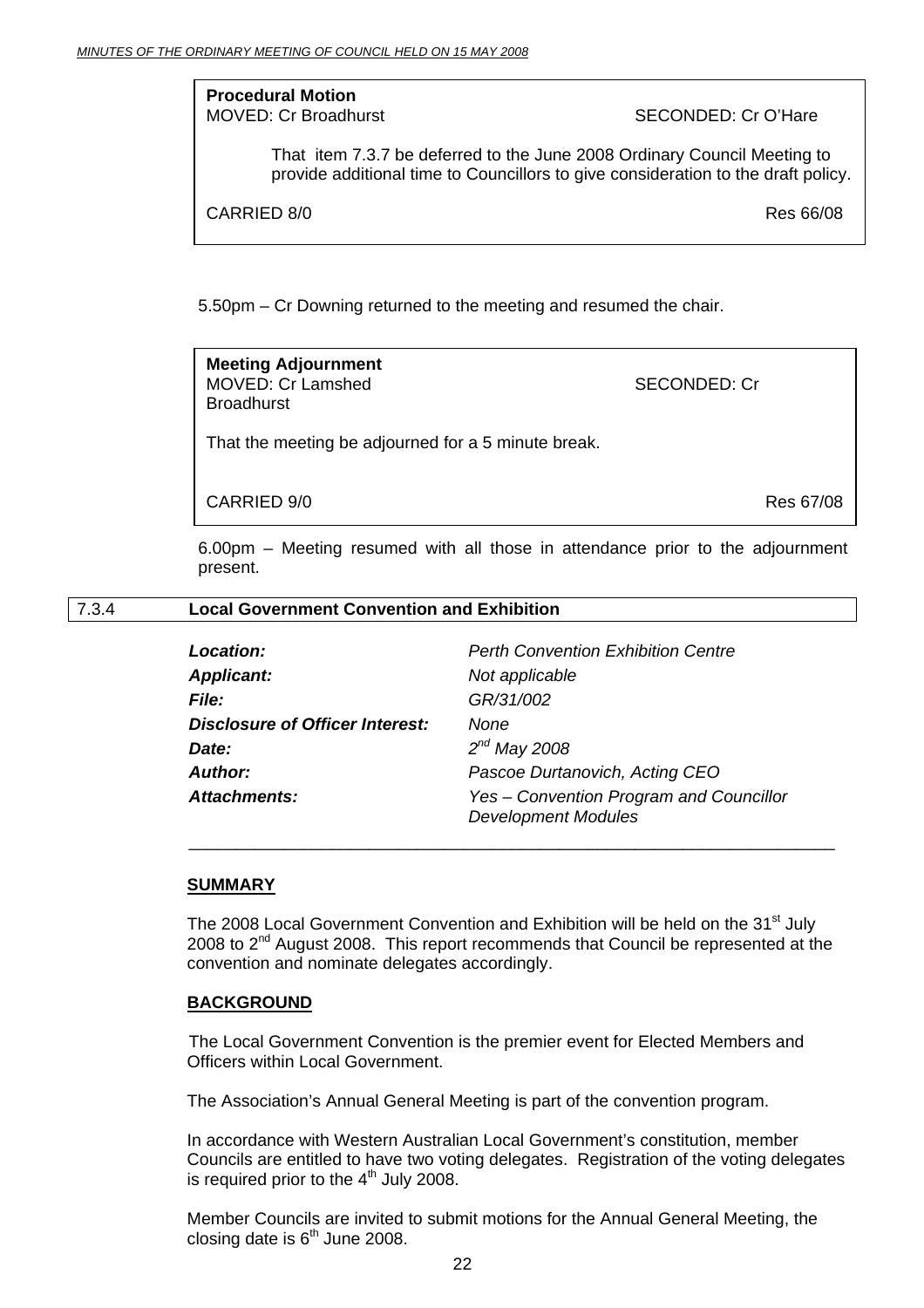Elected member development program training is being offered during the lead up to the convention and also immediately afterwards.

#### **COMMENT**

Convention Registration deadline is  $2<sup>nd</sup>$  July 2008.

In previous years Boyup Brook has been well represented with at least three Councillors and the Chief Executive Officer attending.

The estimated cost per attendee could be up to \$2,500, depending on accommodation requirements and involvement with member development programs.

#### **CONSULTATION**

Not applicable

#### **STATUTORY OBLIGATIONS**

Nil

#### **POLICY IMPLICATIONS**

Council's policy on conferences – attendances and expenses by Councillors is as follows:-

#### *Objective*

*To determine the procedures for attendance at conferences and seminars by Councillors.* 

#### *Statement*

*It is Council's policy to have the Shire of Boyup Brook represented at any conference or seminar where it is evident that some benefit will accrue to the Council and/or the district. Attendance at conferences and seminar, etc is to be determined by the Shire President in consultation with the Chief Executive Officer. All Councillors are to be given the opportunity to attend conferences and seminars etc when they are available.* 

*It is Council policy that all reasonable and direct expenses incurred by delegates and partners attending conferences, seminars, etc are to be met by the Shire.* 

*Funds are to be listed annually for Budget consideration to enable the Shire President together with up to 50% of Councillors to attend Local Government Week.* 

*Where possible, attendance at Conferences is to be on a rotation basis.* 

#### **BUDGET/FINANCIAL IMPLICATIONS**

Expenditure will be incurred in 2008/09 and would be budgeted accordingly.

#### **STRATEGIC IMPLICATIONS**

The Convention program will enable delegates to gain information that will benefit local government in Boyup Brook, as will interaction with elected members from throughout Western Australia.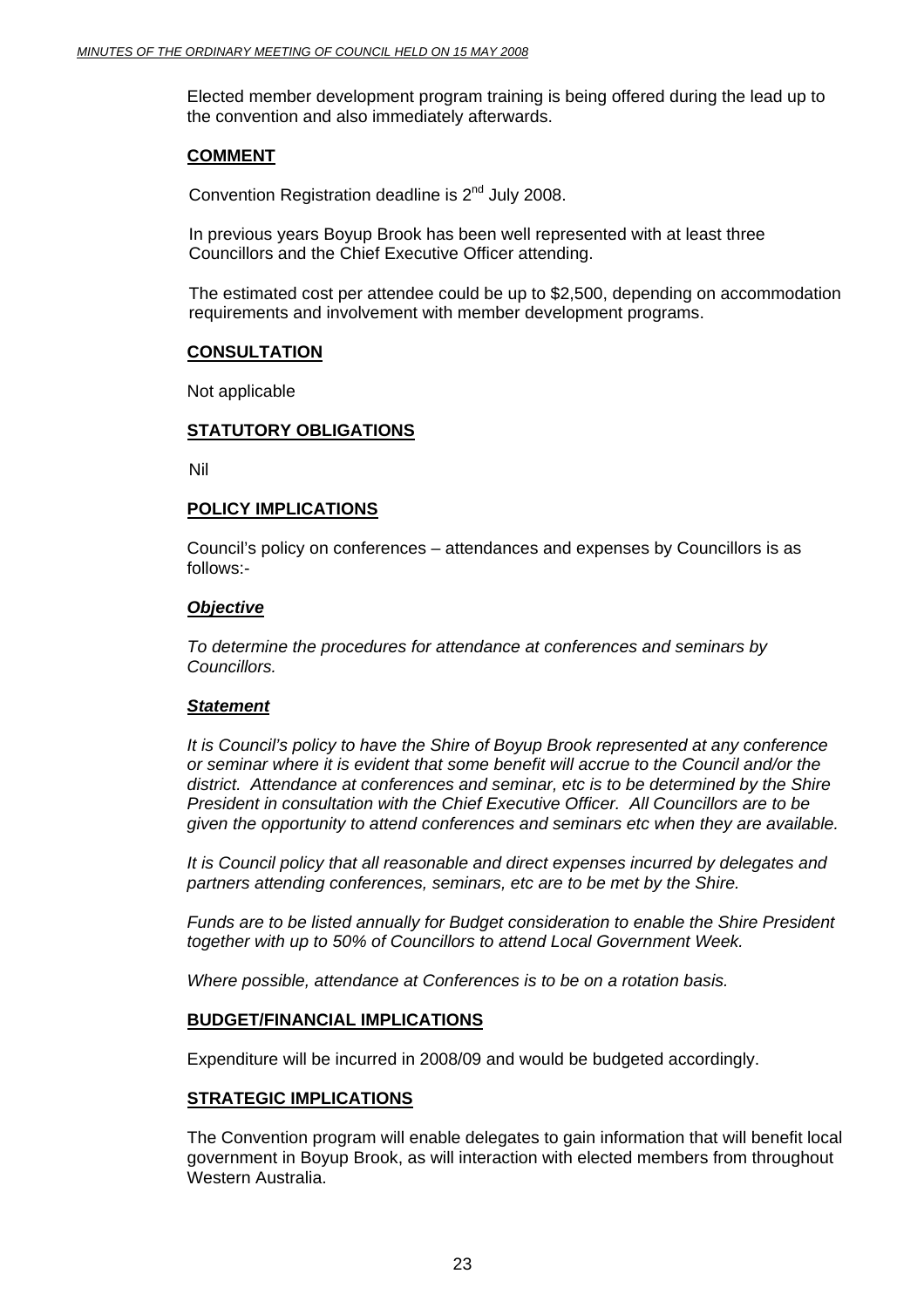#### **SUSTAINABILITY ISSUES**

#### ¾ **Environmental**  There are no known significant environmental issues.

¾ **Economic** 

There are no known significant economic issues.

#### ¾ **Social**

There are no known significant social issues.

#### **VOTING REQUIREMENTS**

Simple Majority

# **OFFICER RECOMMENDATION**

That:-

- 1. The Shire President and Crs\_\_\_\_\_\_\_\_\_\_attend the 2008 Local Government convention and exhibition and expenses incurred be paid by the Shire, as per Council Policy M.01.
- 2. The Shire President and Cr\_\_\_\_\_\_\_\_\_\_\_\_\_be appointed as voting delegates for the Western Australian Local Government Association Annual General Meeting.

#### **COUNCIL DECISION**

MOVED: Cr Marshall SECONDED: Cr Ginnane

That:-

- 1. The Shire President, Cr O'Hare and Cr Broadhurst attend the 2008 Local Government Convention and Exhibition and expenses incurred be paid by the Shire, as per Council Policy M.01.
- 2. The Shire President and Cr O'Hare be appointed as voting delegates for the Western Australian Local Government Association Annual General Meeting.

CARRIED 9/0 Res 68/08

# 7.3.5 **Constitutional Recognition of Local Government**

| <b>Location:</b>                | Not applicable                                         |
|---------------------------------|--------------------------------------------------------|
| <b>Applicant:</b>               | The Western Australian Local Government<br>Association |
| <i>File:</i>                    | GR/31/002                                              |
| Disclosure of Officer Interest: | None                                                   |
| Date:                           | 2 May 2008                                             |
| <b>Author:</b>                  | Pascoe Durtanovich, Acting CEO                         |
| <b>Attachments:</b>             | None                                                   |
|                                 |                                                        |

 $\overline{\phantom{a}}$  , and the contract of the contract of the contract of the contract of the contract of the contract of the contract of the contract of the contract of the contract of the contract of the contract of the contrac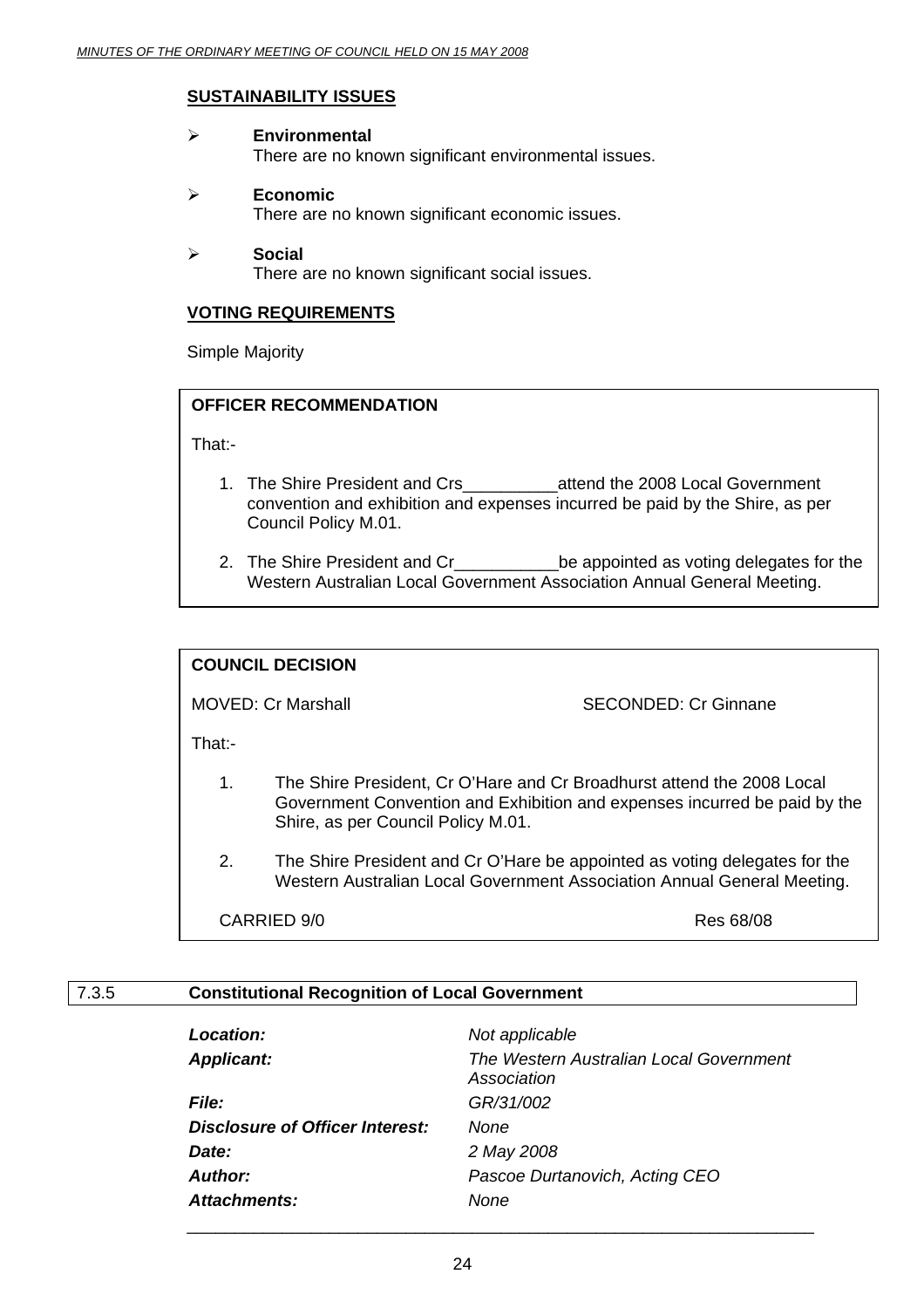#### **SUMMARY**

The new Federal Government promised a referendum on the question of Constitutional Recognition for Local Government.

This report recommends that Council discuss what form that recognition should take.

#### **BACKGROUND**

Local Government has a long standing policy position of wanting to be recognized in the Australian constitution.

With the Federal Governments commitment to holding a new referendum on the matter the Australian Local Government Association, with the assistance of State and Territory Local Government Associations, is endeavoring to put some clarity around this issue and draw together a nationally consistent position. ALGA has established the following process to achieve an outcome:-

**Step 1**: Constitutional Recognition resource materials distributed to Local Governments, and posted on ALGA website at http://www.alga.asn.au/constitutionalrecognition/

**Step 2**: Local Governments to conduct a "Council conversation" and develop local position.

**Step 3**: Optional step – Local Governments share outcomes from their Council conversations at July zone meetings.

**Step 4:** Local Government Week Convention to consider the question of Constitutional Recognition. WALGA to appoint 10 representatives to attend a National State and Expert Forum.

**Step 5**: ALGA will convene a National State and Expert Forum. This will reconcile State Association input and specific options to be put to a broadly based National Constitutional Forum. Expert technical advice will assist in the drafting of specific wording of resolutions to meet desired objectives and develop technical argument on various options. *(Proposed for August/September)* 

**Step 6:** ALGA will prepare business papers for a National Constitutional Forum based on input from the National State and Expert Forum. *(October)* 

**Step 7**: Conduct of the National Constitutional Forum. This would be in the style of the National Roads Congress designed to establish an agreed Local Government position

and to settle the question to be put at a referendum on Constitutional Recognition of Local Government. *(Schedules for December 2008).* 

**Step 8:** ALGA to develop "camera ready" legislation for the referendum and present to government.

#### **COMMENT**

 Council is required to discuss the question of Constitutional Recognition for Local Government and agree on a position in respect to the following questions.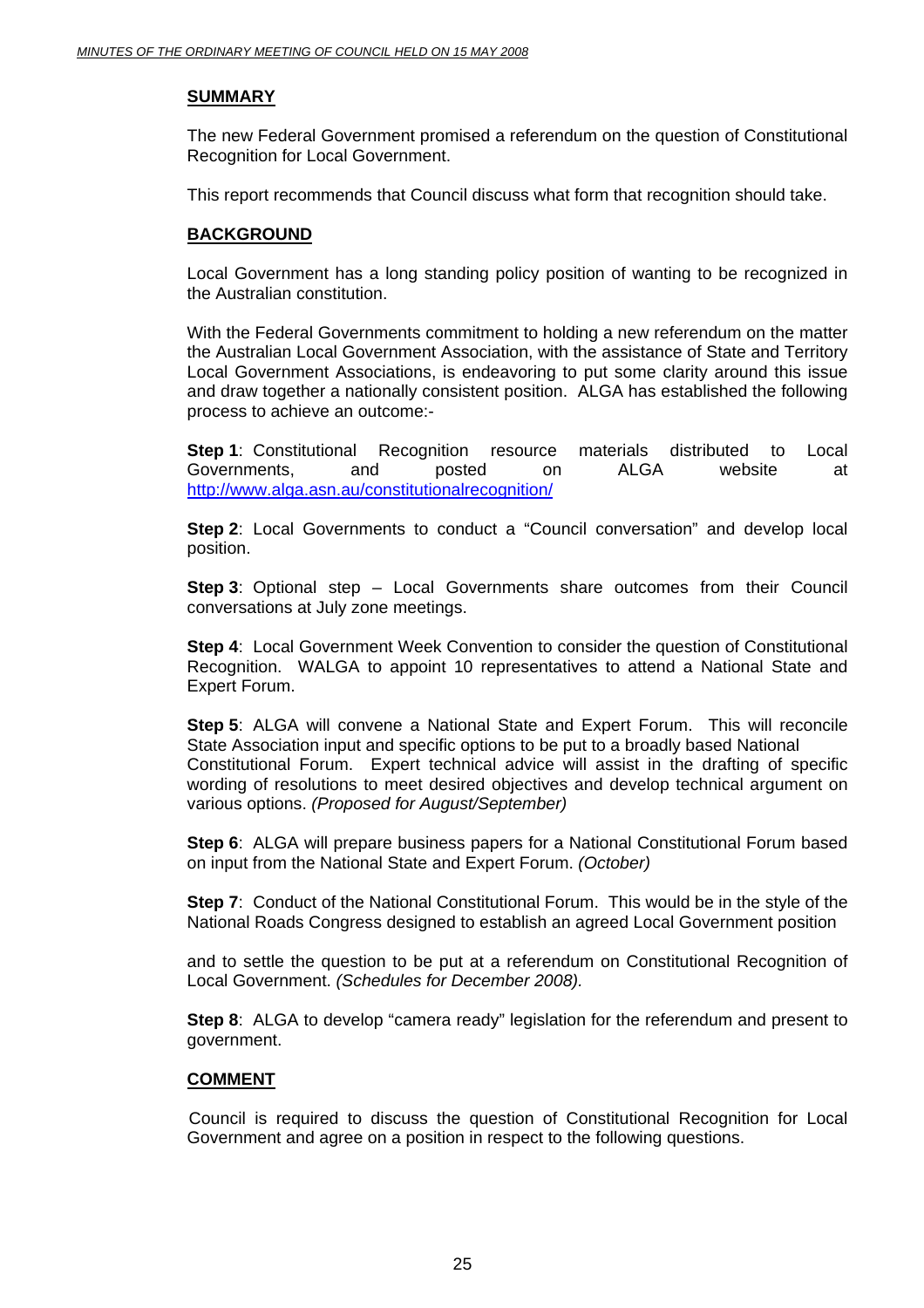|                | Simplified/Streamlined Federal Funding (Direct   High<br>Commonwealth funding rather than through<br>States)                                   |  | Medium | Low | Nil |
|----------------|------------------------------------------------------------------------------------------------------------------------------------------------|--|--------|-----|-----|
| 2 <sup>1</sup> | Providing a guarantee of funding to some<br>minimum level                                                                                      |  |        |     |     |
| 3 <sup>1</sup> | Symbolic recognition of local government                                                                                                       |  |        |     |     |
| 4              | Protection of the system of Local Government<br>(require the States to maintain a system of Local<br>Government)                               |  |        |     |     |
| 5              | Protection for Councils<br>arbitrary<br>against<br>dismissal/amalgamation<br>(require<br>certain<br>minimum principles or processes to be met) |  |        |     |     |

Additional comments can be provided.

Councillors should access the ALGA website (step 1 above) for additional information.

#### **CONSULTATION**

N/A

# **STATUTORY OBLIGATIONS**

Nil

#### **POLICY IMPLICATIONS**

Nil

#### **BUDGET/FINANCIAL IMPLICATIONS**

Nil

#### **STRATEGIC IMPLICATIONS**

The future of Local Government would be secure if recognized in the Constitution, depending on what form the recognition takes.

#### **SUSTAINABILITY IMPLICATIONS**

- ¾ **Environmental**  There are no significant environmental issues.
- ¾ **Economic**  There are no significant economic issues.
- ¾ **Social**  There are no significant social issues

#### **VOTING REQUIREMENTS**

Simple Majority

#### **OFFICER RECOMMENDATION**

That Council discuss the issue of Constitutional Recognition for Local Government and complete the questions listed in this report.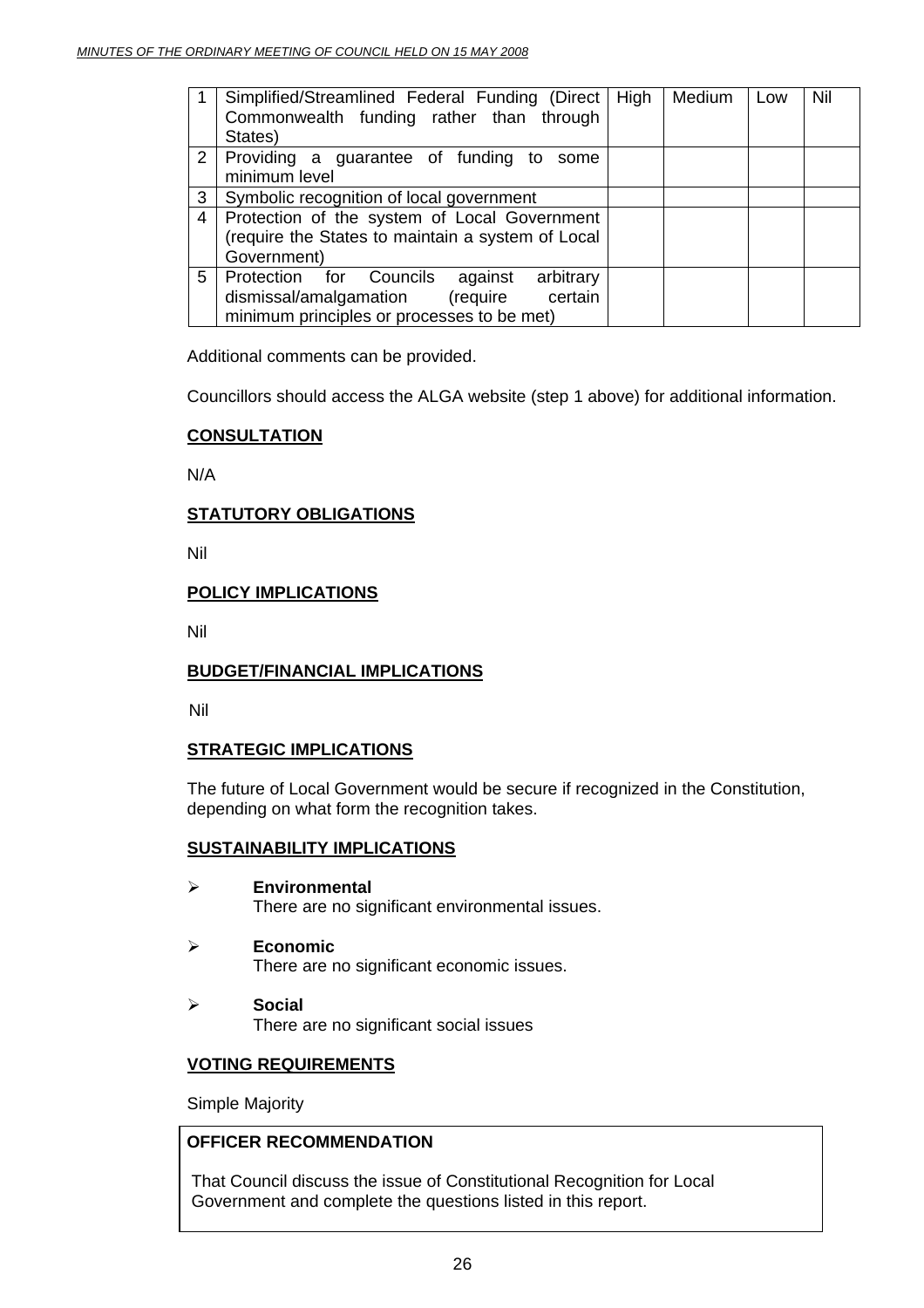# **COUNCIL DECISION**

#### MOVED: Cr Piper SECONDED: Cr Giles

That the following response be submitted to the Australian Local Government Association.

|                | Simplified/Streamlined Federal Funding        | High | Medium | Low       | <b>Nil</b> |
|----------------|-----------------------------------------------|------|--------|-----------|------------|
|                | (Direct Commonwealth funding rather than      |      |        |           |            |
|                | through States)                               | ✓    |        |           |            |
| $2^{\circ}$    | Providing a guarantee of funding to some      | ✓    |        |           |            |
|                | minimum level                                 |      |        |           |            |
| $\mathbf{3}$   | Symbolic recognition of local government      |      |        |           |            |
| $\overline{4}$ | Protection of the system of Local             | ✓    |        |           |            |
|                | Government (require the States to maintain a  |      |        |           |            |
|                | system of Local Government)                   |      |        |           |            |
|                | 5   Protection for Councils against arbitrary |      |        |           |            |
|                | dismissal/amalgamation (require certain       |      |        |           |            |
|                | minimum principles or processes to be met)    |      |        |           |            |
|                |                                               |      |        |           |            |
|                | CARRIED 9/0                                   |      |        | Res 69/08 |            |
|                |                                               |      |        |           |            |

#### 7.3.6 **Code of Conduct**

| <b>Location:</b>                       | Not applicable                      |
|----------------------------------------|-------------------------------------|
| <b>Applicant:</b>                      | Not applicable                      |
| <i>File:</i>                           | CM/42/001                           |
| <b>Disclosure of Officer Interest:</b> | None                                |
| Date:                                  | 5 May 2008                          |
| Author:                                | Pascoe Durtanovich, Acting CEO      |
| <b>Attachments:</b>                    | Yes – Model Code of Conduct & Local |
|                                        | Government (Rules of Conduct)       |

\_\_\_\_\_\_\_\_\_\_\_\_\_\_\_\_\_\_\_\_\_\_\_\_\_\_\_\_\_\_\_\_\_\_\_\_\_\_\_\_\_\_\_\_\_\_\_\_\_\_\_\_\_\_\_\_\_\_\_\_\_\_\_\_\_\_\_\_

#### **SUMMARY**

 Consequent to the Local Government Act (Rules of Conduct) Regulations 2007, the Western Australian Local Government Association has developed a new Model Code of Conduct.

This report recommends that Council adopt the Model Code.

#### **BACKGROUND**

Council's current Code of Conduct was adopted in April, 2006.

The draft Model Code developed by WALGA reflects recent amendments to the Local Government Act 1995 and Regulations, being the Local Government (Rules of Conduct).

#### **COMMENT**

A copy of the new Model Code is attached.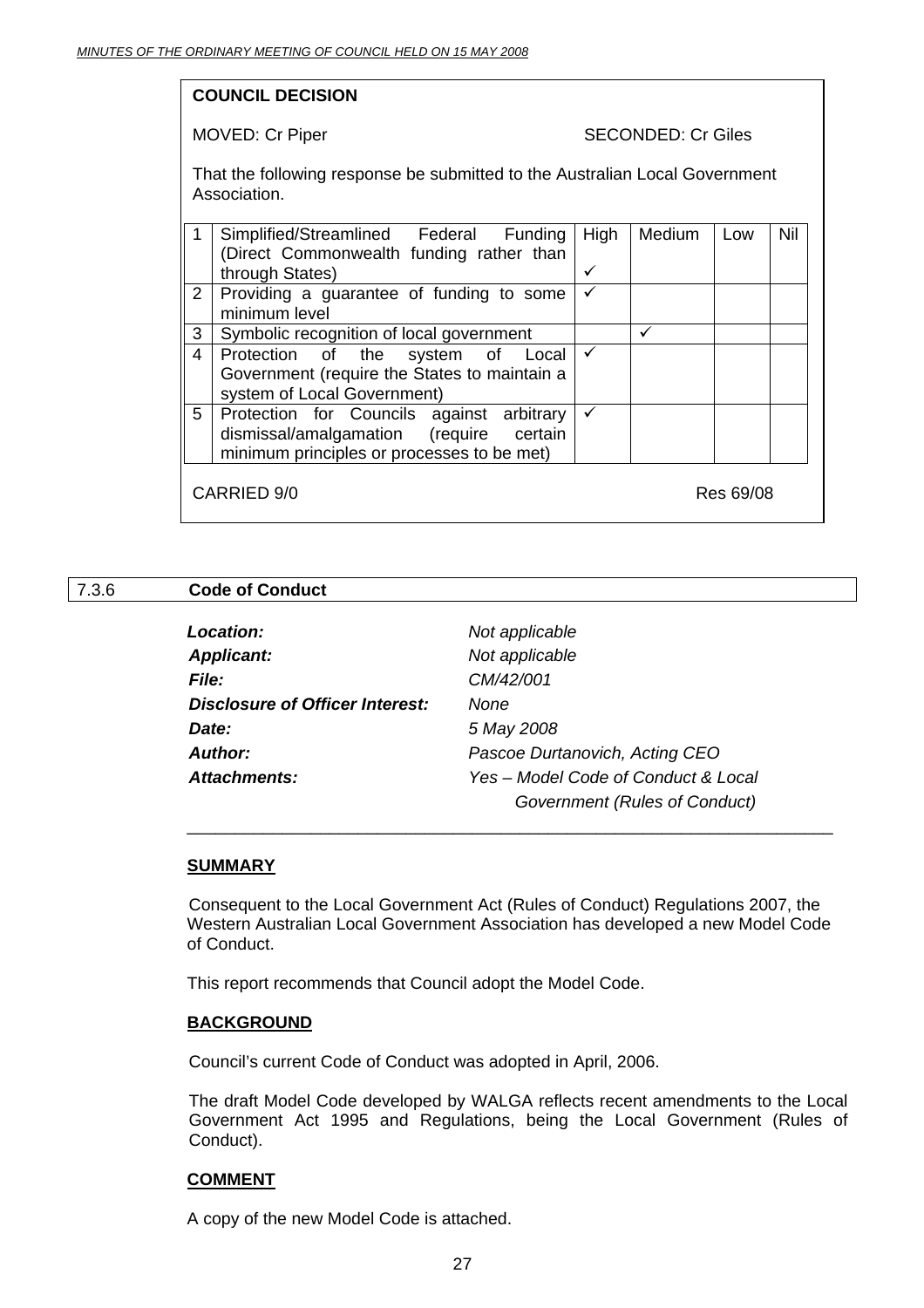# **CONSULTATION**

Not applicable

# **STATUTORY OBLIGATIONS**

Local Government (Official Conduct) Amendment Act 2007.

A copy of the Act amendments is attached.

One of the new sections of the Act, section 5.120 requires Council to appoint a Complaints Officer. If the Local Government does not have any other person as its Complaints Officer, the Chief Executive Officer is the Complaints Officer.

The Acting Chief Executive Officer's view is that a Senior Officer other than the Chief Executive Officer should be designated the Complaints Officer, based on the fact that the Chief Executive Officer is more directly associated with elected members as part of his role and any breakdown in Councillor/CEO working relationship would be detrimental to the organization.

#### **POLICY IMPLICATIONS**

Repeal of the existing code and adoption of the new code.

#### **BUDGET/FINANCIAL IMPLICATIONS**

There are no known budget/financial implications.

#### **STRATEGIC IMPLICATIONS**

There are no strategic implications.

#### **SUSTAINABILITY IMPLICATIONS**

- ¾ **Environmental**  There are no known significant environmental considerations.
- ¾ **Economic**

There are no known significant economic considerations.

¾ **Social** 

There are no known significant social considerations.

#### **VOTING REQUIREMENTS**

Simple Majority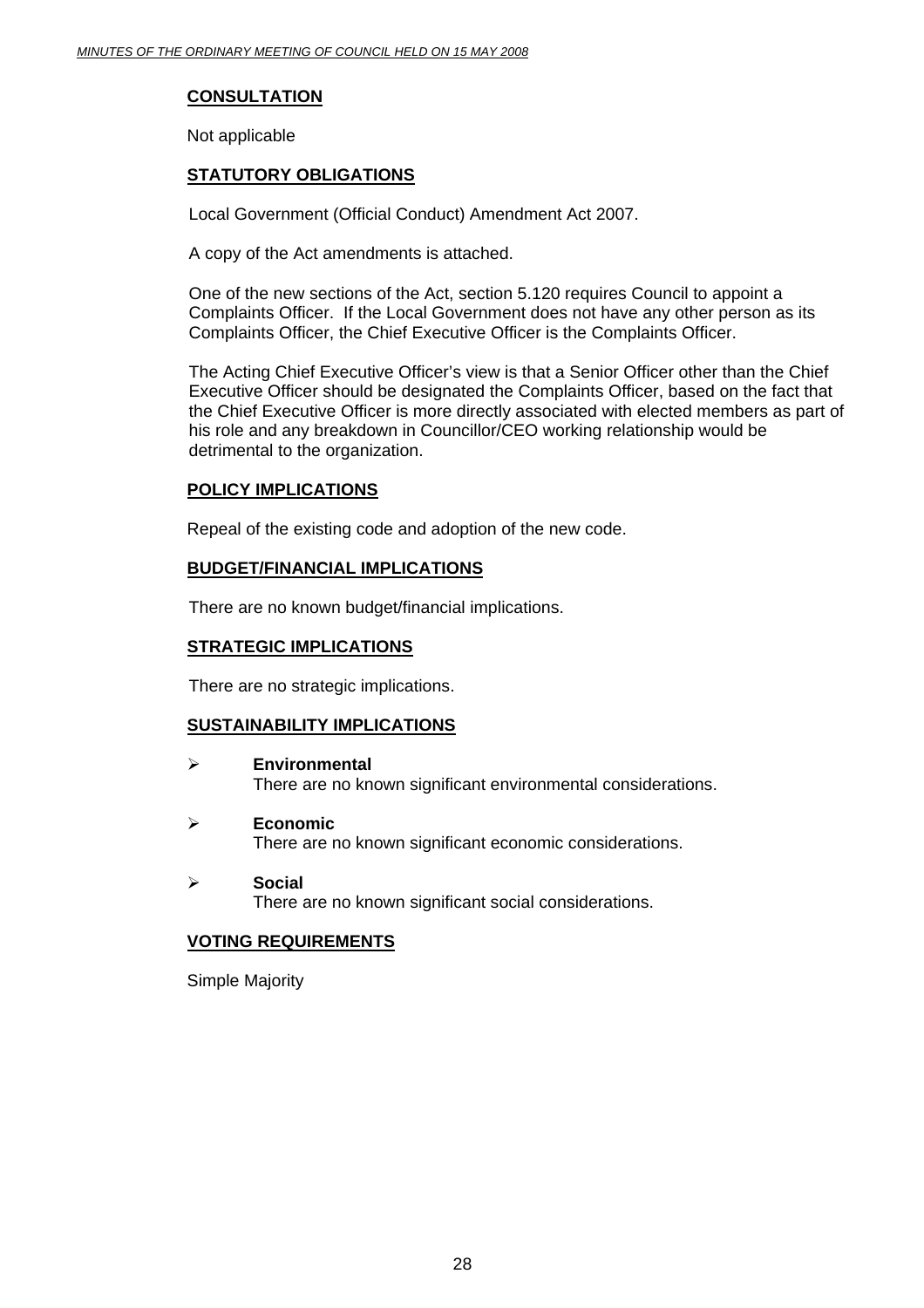|                                    | <b>OFFICER RECOMMENDATION &amp; COUNCIL DECISION</b> |                                                                                                                                                                                                         |
|------------------------------------|------------------------------------------------------|---------------------------------------------------------------------------------------------------------------------------------------------------------------------------------------------------------|
| MOVED: Cr O'Hare<br>That Council:- |                                                      | SECONDED: Cr Lamshed                                                                                                                                                                                    |
| 1.                                 | by Council on the 20 <sup>th</sup> April, 2006.      | Repeal the Elected Members and Employee Code of Conduct, adopted                                                                                                                                        |
| 2.                                 | agenda.                                              | Adopt the Western Australian Local Government Associations updated<br>version of the Model Code of Conduct, for Council members,<br>committee members and staff, identified as attachment 7.3.6 in this |
| CARRIED 9/0                        |                                                      | Res 70/08                                                                                                                                                                                               |
|                                    |                                                      |                                                                                                                                                                                                         |

#### 7.3.8 **Boyup Brook Entry Statements**

| Four Entrances to the Boyup Brook Townsite |
|--------------------------------------------|
| Not applicable                             |
| PA/46/001                                  |
| <b>None</b>                                |
| $5th$ May 2008                             |
| Pascoe Durtanovich - Acting CEO            |
| Not applicable                             |
| None                                       |
|                                            |

#### **SUMMARY**

Council has budgeted for the provision of a second entry statement.

 $\overline{\phantom{a}}$  , and the contract of the contract of the contract of the contract of the contract of the contract of the contract of the contract of the contract of the contract of the contract of the contract of the contrac

This report recommends a location for the entry statement and a budget amount for the remaining two entry statements.

#### **BACKGROUND**

The Boyup Brook Townscape Committee has recommended the provision of entry statements on the-

| $\overline{\phantom{0}}$ | <b>Farmer and Family</b> |
|--------------------------|--------------------------|
| $\overline{\phantom{m}}$ | Farmer, Dog, Sheep       |
| $\overline{\phantom{0}}$ | <b>Farmer and Canoe</b>  |
| $\overline{\phantom{0}}$ | Kangaroo                 |
|                          |                          |

The Artist is Len Zuks.

To date an entry statement has been erected at the Donnybrook Road entrance and the current budget includes an amount of \$15,000 for the provision of an entry statement at the Bridgetown Road entrance.

The entry statement on the Donnybrook Road in not in the best location and will be relocated closer to town, near the rammed earth walls.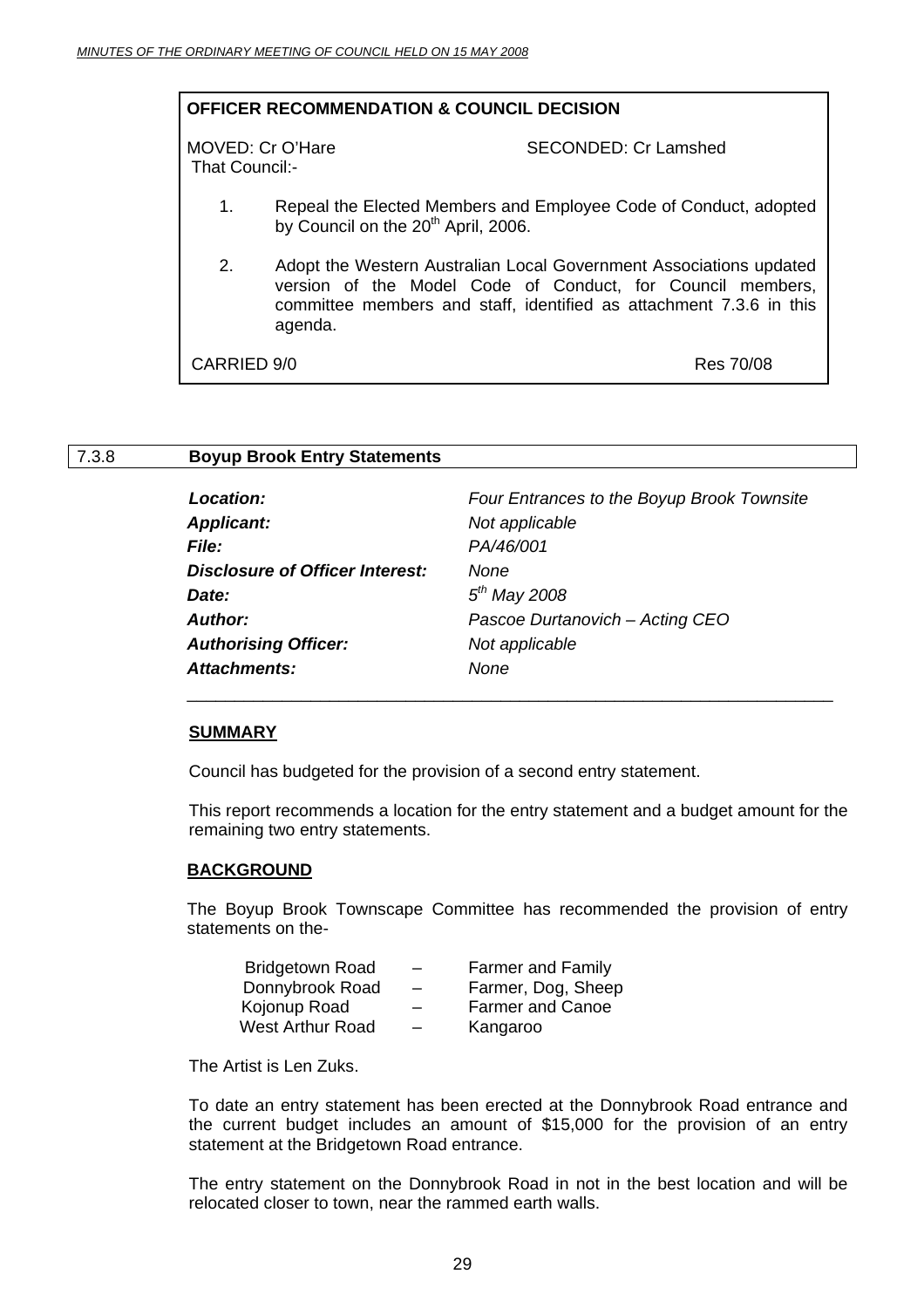#### **COMMENT**

 It is proposed to locate the Bridgetown Road entry statement just forward of the 50klm zone on the North West side, subject to Main Roads WA approval.

If it is Councils intention to provide the entry statements as recommended by the Townscape Committee the remaining two should be budgeted for and completed in 2008/09, provided the artist can achieve this timeline.

#### **CONSULTATION**

Not applicable

#### **STATUTORY ENVIRONMENT**

Main Roads WA requirements will have to be adhered to in respect to the location/positioning of the entry statements.

#### **POLICY IMPLICATIONS**

Council does not have a policy on this issue.

#### **BUDGET/FINANCIAL IMPLICATIONS**

\$15,000 has been allowed in the 2007/08 budget for an entry statement at the Bridgetown Road entrance, the likely cost is closer to \$17,000 erected. The remaining two can be budgeted for in 2008/09.

#### **STRATEGIC IMPLICATIONS**

There are no strategic implications.

#### **SUSTAINABILITY IMPLICATIONS**

- ¾ **Environmental:**  There are no known significant environmental considerations
- ¾ **Economic:**  There are no known significant economic considerations
- ¾ **Social:**  There are no known significant social considerations

#### **VOTING REQUIREMENTS**

Simple Majority for part 1 and 2, Absolute Majority for part 3.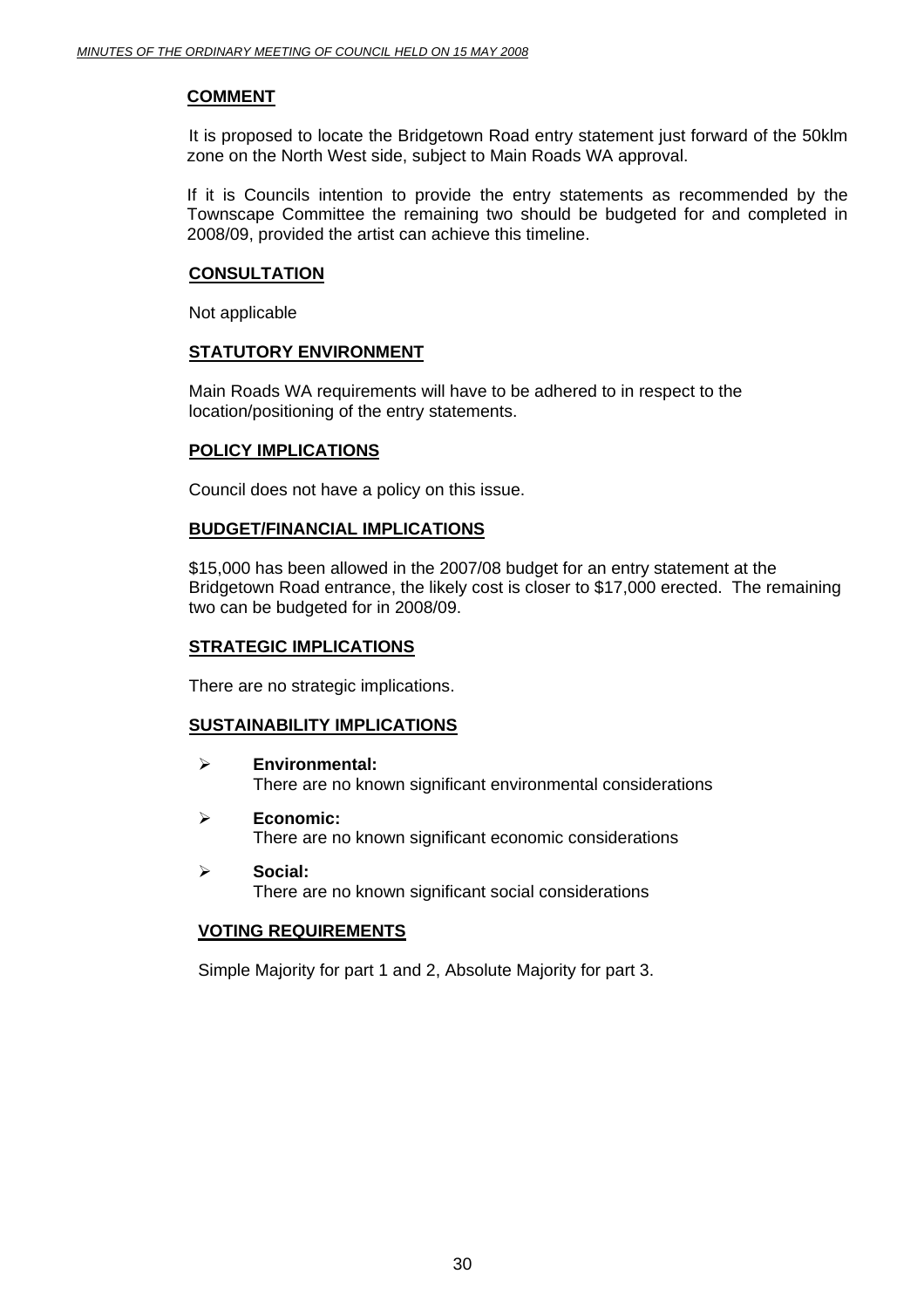#### **OFFICER RECOMMENDATION**  That:-

- 1. The entry statement at the Bridgetown Road entrance (Farmer and Family theme) be proceeded with.
- 2. An amount of \$30,000 be included in the 2008/09 budget for the provision of an entry statement (farmer canoe theme) at the Kojonup Road entrance and an entry statement (Kangaroo theme) at the West Arthur Road entrance.
- 3. The Acting Chief Executive Officer be delegated authority to determine the location of the entry statements. In exercising the delegation the Acting Chief Executive Office liaise with the Manager of Works and Services and Cr Broadhurst.

# **COUNCIL DECISION**

MOVED: Cr Broadhurst SECONDED: Cr Marshall

That Council proceed with the purchase of the Farmer and Family sculpture from Mr Len Zuks at a cost of \$18,000 (inc GST)

CARRIED 7/2 Res 71/08

#### **COUNCIL DECISION**

MOVED: Cr Ginnane SECONDED: Cr Giles

That the Acting Chief Executive Officer report to the June 2008 Ordinary Meeting of Council on a recommended site for the relocation of the Donnybrook/Boyup Brook Road entry statement.

CARRIED 9/0 Res 72/08

#### **Reason for Change to the Officer Recommendation**

- 1. Councillors wish to be involved in the selection of a site for the relocation of the sculpture on the Donnybrook/Boyup Brook Road.
- 2. Council did not wish to commit to additional entry statements at this point of time.

#### 7.3.9 **Boyup Brook Residential Land**

| <b>Location:</b>                       | Shire of Boyup Brook            |
|----------------------------------------|---------------------------------|
| <b>Applicant:</b>                      | Shire of Boyup Brook            |
| <i>File:</i>                           | LN/42/001                       |
| <b>Disclosure of Officer Interest:</b> | None                            |
| Date:                                  | $2^{nd}$ May 2008               |
| <b>Author:</b>                         | Pascoe Durtanovich - Acting CEO |
| <b>Attachments:</b>                    | Yes - Locality Plans            |
|                                        |                                 |

\_\_\_\_\_\_\_\_\_\_\_\_\_\_\_\_\_\_\_\_\_\_\_\_\_\_\_\_\_\_\_\_\_\_\_\_\_\_\_\_\_\_\_\_\_\_\_\_\_\_\_\_\_\_\_\_\_\_\_\_\_\_\_\_\_\_\_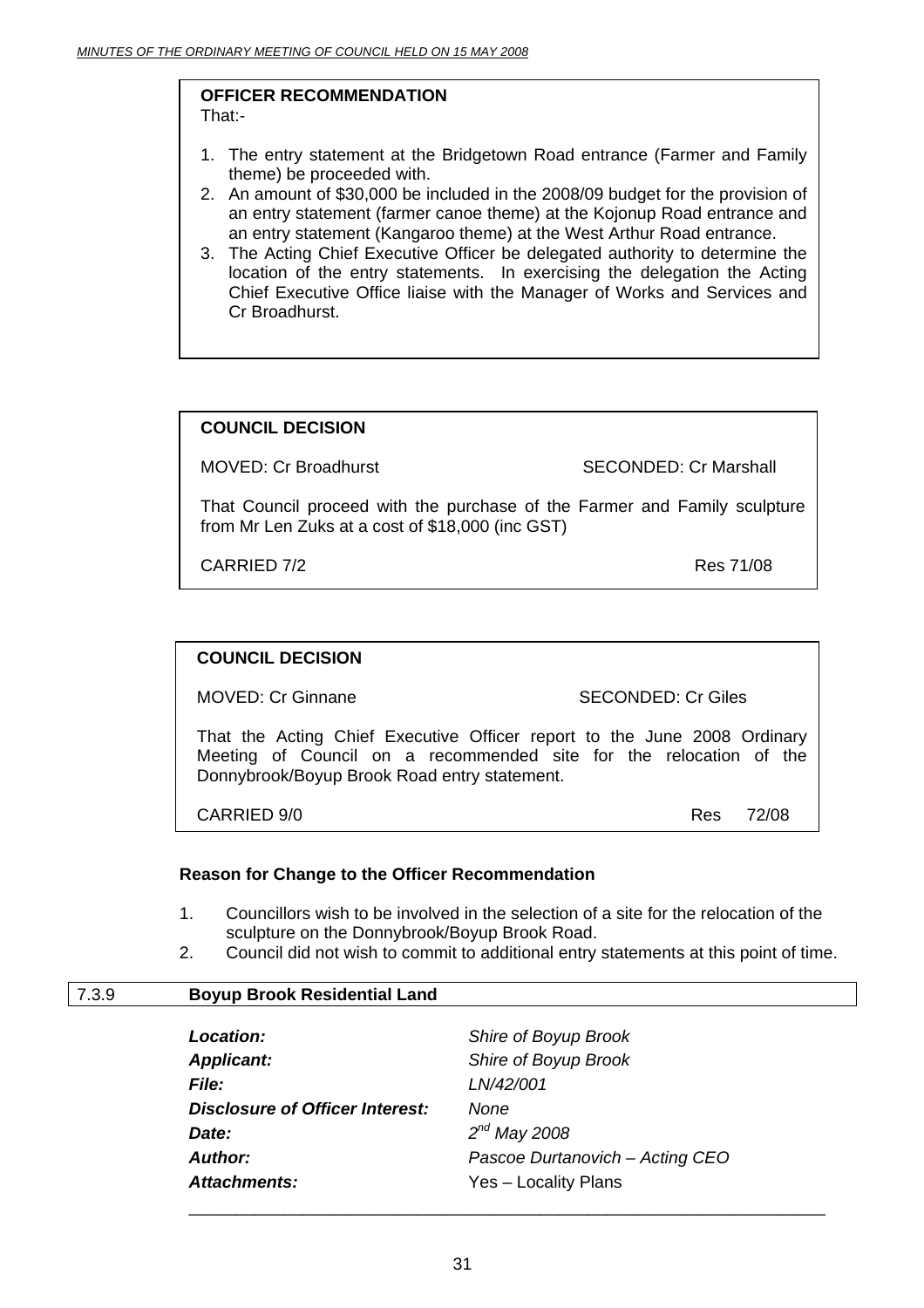#### **SUMMARY**

 Landcorp has responded to Council's request for release of residential land in the Shire of Boyup Brook.

This report recommends that the information be noted and Council continues to push for new infrastructure to enable release of residential land.

#### **BACKGROUND**

 In July 2005 Council lodged an expression of interest with Landcorp for release of residential land in Boyup Brook.

The specific area of land targeted at that time was reserve 23751 and Mitchell Avenue (see attached plans).

#### **COMMENT**

Landcorp has completed feasibility studies into the release of the land and summarized its findings as follows:-

Reserve 23751 (lot 308)

- $\triangleright$  The site contains steep sloping, rocky land which is undesirable for house construction
- $\triangleright$  A drainage line extends through the site
- $\triangleright$  Hospital Road has limited frontage to the site the remainder of the constructed road is contained within the Hospital Reserve and is used for car parking.
- ¾ Limited yield achievable. Some lots have poor access and large battleaxe lots are required due to planning constraints – minimum lot sizes required to comply with sewerage policies.
- $\triangleright$  High cost of development estimated at \$260,000 per lot

Mitchell Ave lots –

- Low lying Land
- $\triangleright$  Major drainage and set back issues on most of the lots from both the main drainage line and secondly from the local storm water drainage system
- $\triangleright$  Site is situated on edge of town it is separated from the main community and commercial services by the Bridgetown Rd.
- ¾ Development costs expected to be at least \$150,000 per lot high chance end figure would be more than that, depending on how many of the lots could actually be developed for housing.

Landcorp has also advised that at a meeting of the Senior Officers Group of the Department of Local Government and Regional Development, Boyup Brook was not identified as a priority at this stage, in terms of residential land release.

The Senior Officers Group is a group of Senior Managers of Government agencies, including Department of Planning and Infrastructure and the Department of Housing and Works.

The decision was also upheld by the cabinet standing committee on Regional Policy in their recent meeting, held on the  $2<sup>nd</sup>$  April 2008.

It appears that assistance from Government, either by the release of land, or the provision of infrastructure, specifically deep sewerage, will not be forthcoming in the foreseeable future.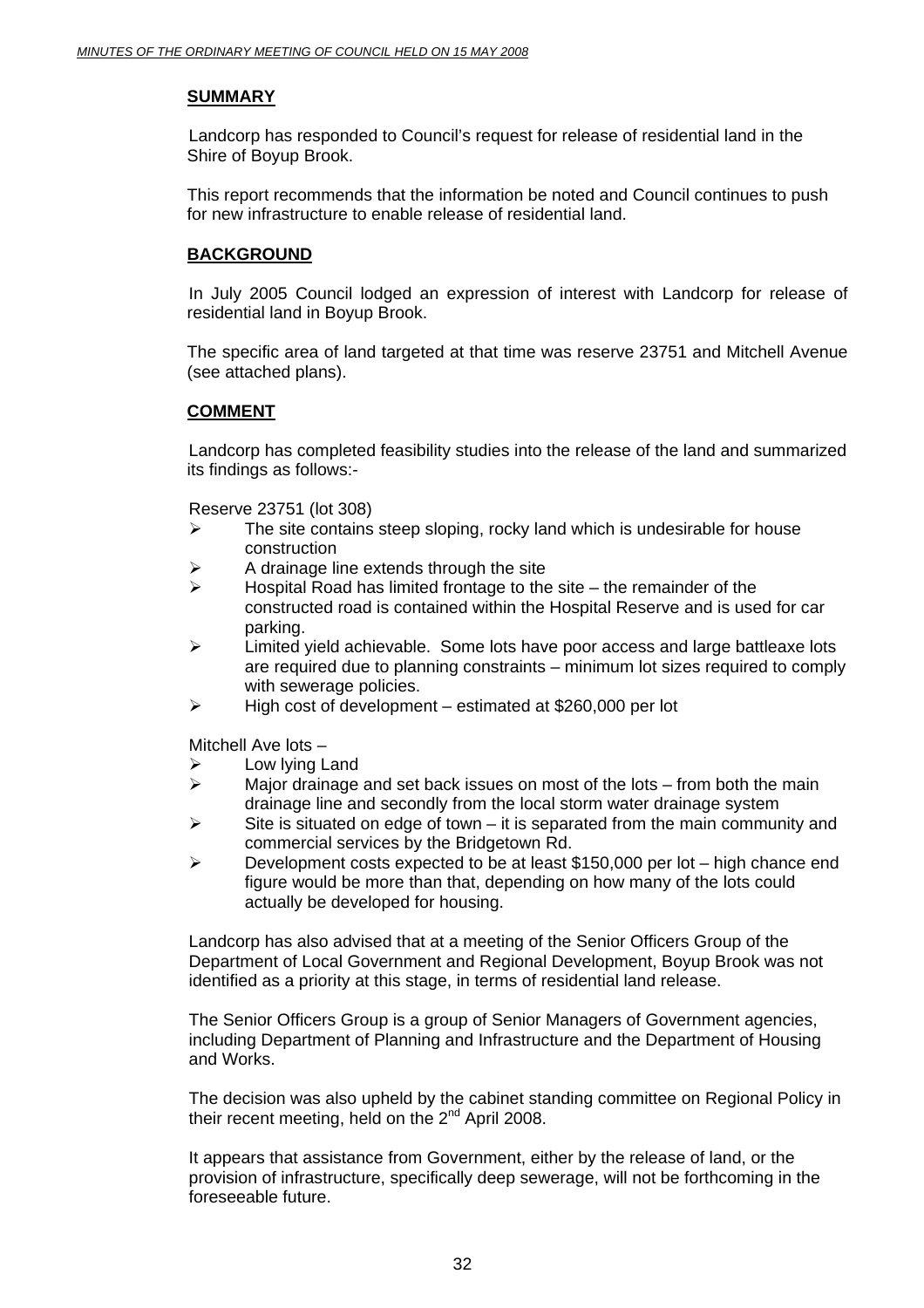Council's emphasis in its strategic planning is on growth and development yet the key element to achieving growth and development, land availability, is missing. Council should continue to make representation on this matter and again raise the issue with the South West Development Commission.

#### **CONSULTATION**

Not applicable

#### **STATUTORY ENVIRONMENT**

Not applicable

#### **POLICY IMPLICATIONS**

Council does not have a policy on this matter.

#### **BUDGET/FINANCIAL IMPLICATIONS**

Not Applicable

#### **STRATEGIC IMPLICATIONS**

 The lack of residential and Industrial land will impact on Council's ability to deliver on aspects of its strategic plan.

#### **SUSTAINABILITY IMPLICATIONS**

- ¾ **Environmental:**  There are no known significant environmental considerations
- ¾ **Economic:**  Key criteria for economic development is land availability, both residential and industrial.
- ¾ **Social:**

There are no known significant social considerations

#### **VOTING REQUIREMENTS**

Simple Majority

#### **OFFICER RECOMMENDATION**

- 1. the response from Landcorp on their inability to develop residential land in the Boyup Brook townsite be noted.
- 2. the Chairman and Chief Executive Officer of the South West Development Commission be invited to meet with Council to discuss land availability issues and regional development issues, in terms of their impacts on the Shire of Boyup Brook.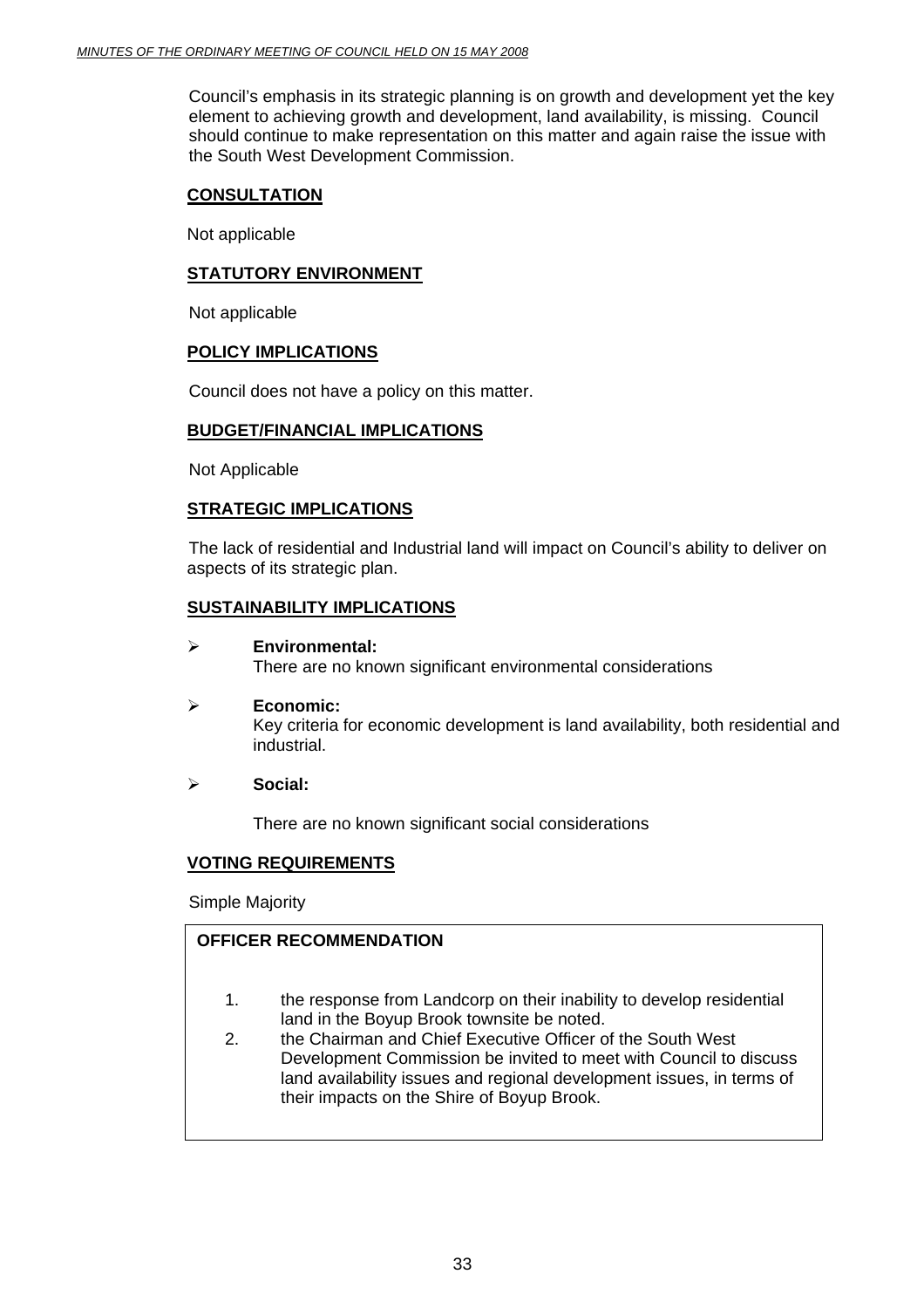|                | <b>COUNCIL DECISION</b>                                                                                                                                                                                                                                |                             |           |
|----------------|--------------------------------------------------------------------------------------------------------------------------------------------------------------------------------------------------------------------------------------------------------|-----------------------------|-----------|
| That:-         | MOVED: Cr Marshall                                                                                                                                                                                                                                     | <b>SECONDED: Cr Ginnane</b> |           |
| 1.             | The response from Landcorp on their inability to develop residential<br>land in the Boyup Brook townsite be noted.                                                                                                                                     |                             |           |
| 2 <sub>1</sub> | Landcorp be requested to provide details of the feasibility study and a<br>Representative from Landcorp be invited to meet with Council to<br>discuss the release of land in the Boyup Brook Townsite.                                                 |                             |           |
| 3.             | The Chairman and Chief Executive Officer of the South West<br>Development Commission be invited to meet with Council to discuss<br>land availability issues and regional development issues, in terms of<br>their impacts on the Shire of Boyup Brook. |                             |           |
| CARRIED 9/0    |                                                                                                                                                                                                                                                        |                             | Res 73/08 |

# 7.3.10 **St Mary's Catholic School – Use of Road Reserve**

| <b>Location:</b>                | <b>Inglis Street</b>            |
|---------------------------------|---------------------------------|
| <b>Applicant:</b>               | St Mary's Catholic School       |
| File:                           | AS3000                          |
| Disclosure of Officer Interest: | None                            |
| Date:                           | $8^{th}$ May 2008               |
| <b>Author:</b>                  | Pascoe Durtanovich - Acting CEO |
| <b>Authorizing Officer:</b>     | Not applicable                  |
| <b>Attachments:</b>             | Yes – Site Plan                 |

Cr Lamshed and Cr Giles declared an impartiality interest on the basis that they have family attending St Mary's Catholic School and made the following declaration:-

In declaring an Impartiality Interest there may be a perception that my impartiality on the matter may be affected. I declare that I will consider this matter on its merits and vote accordingly.

Cr Marshall declared an impartiality interest on the basis that his wife works at St Mary's Catholic School and made the following declaration:-

In declaring an Impartiality Interest there may be a perception that my impartiality on the matter may be affected. I declare that I will consider this matter on its merits and vote accordingly.

#### **SUMMARY**

 St Mary's Catholic School have requested permission to erect a fence along the boundary of the unmade section of Inglis Street.

This report recommends permission be granted, with conditions.

#### **BACKGROUND**

 The School has established a playing field along side the unmade section of Inglis Street, (see plan attached).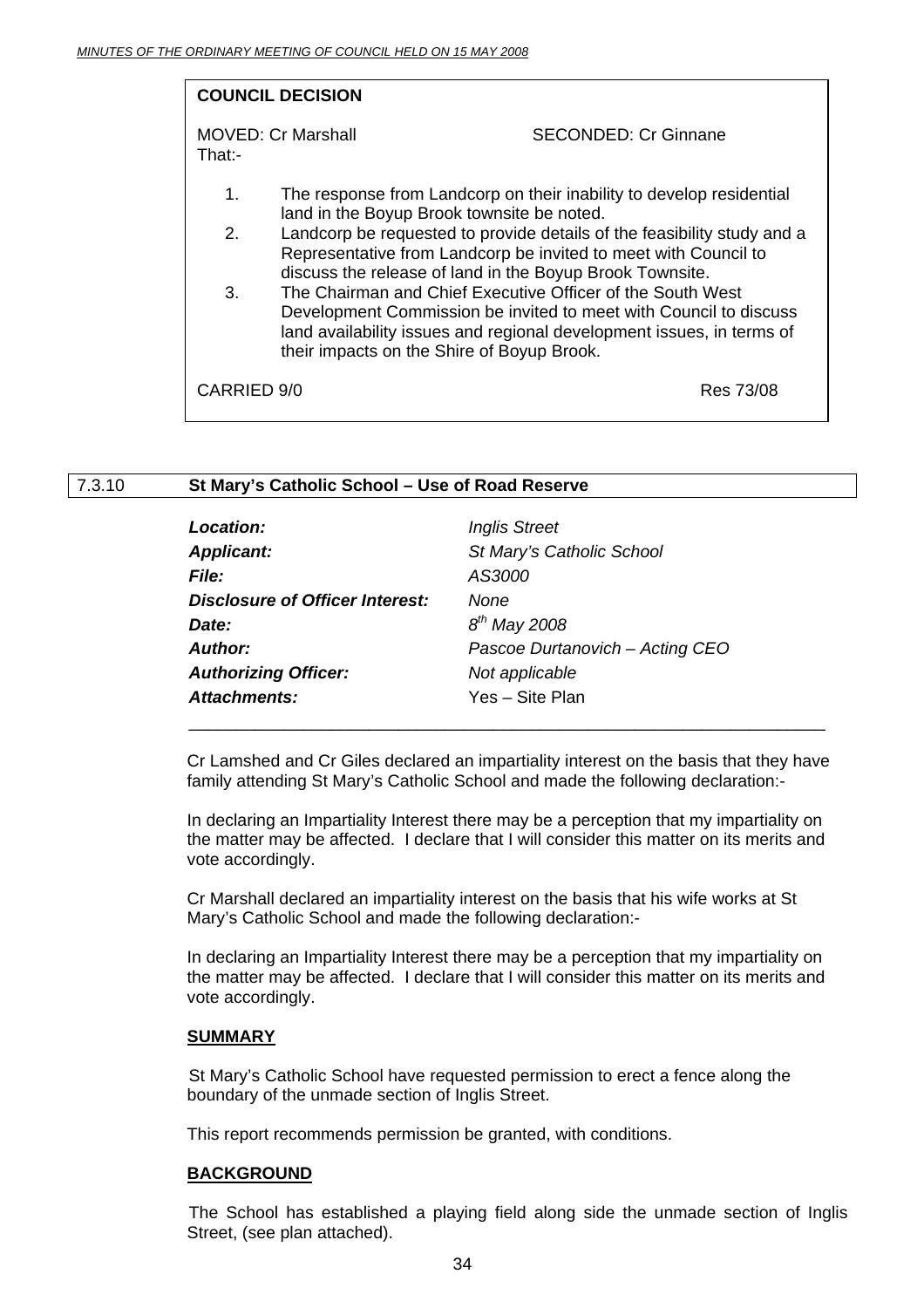Because of the slope of the surrounding land, football and soccer balls stray, causing a safety issue for children having to retrieve them.

#### **COMMENT**

To overcome the problem the School have requested permission to erect, at their cost, a wire mesh fence, up to 2.4m high along the eastern boundary of the road reserve. In effect this will become a boundary fence with Lot 211, Lot 5 and Lot 6 therefore the consent of the owners of these properties will be required.

# **CONSULTATION**

Adjoining landowners to be consulted.

# **STATUTORY OBLIGATIONS**

Dividing Fences Act – Shire of Boyup Brook Fencing Local Laws

 A sufficient fence under the Local Law is subject to a height of 1.8 metres, although it is not clear whether this is a minimum or maximum, never the less clause 10 of the Local Law gives general discretion to the Local Government to consent to the erection of a fence which does not comply with the requirements of the Local Law.

# **POLICY IMPLICATIONS**

Council does not have a policy on this issue.

# **BUDGET/FINANCIAL IMPLICATIONS**

There are no financial implications to Council.

# **STRATEGIC IMPLICATIONS**

Nil

# **SUSTAINABILITY IMPLICATIONS**

- ¾ **Environmental:**  There are no known significant environmental considerations.
- ¾ **Economic:**  There are no known significant economic considerations.
- ¾ **Social:**  The fence will provide a safer environment for the children using the playing field.

# **VOTING REQUIREMENTS**

Simple Majority

# **OFFICER RECOMMENDATION**

That permission be granted to St Mary's School to erect a fence, up to 2.4 metres in height, along the eastern boundary of the Inglis Street road reserve, as shown on the attached plan, subject to approval, in writing, being obtained from adjoining property owners.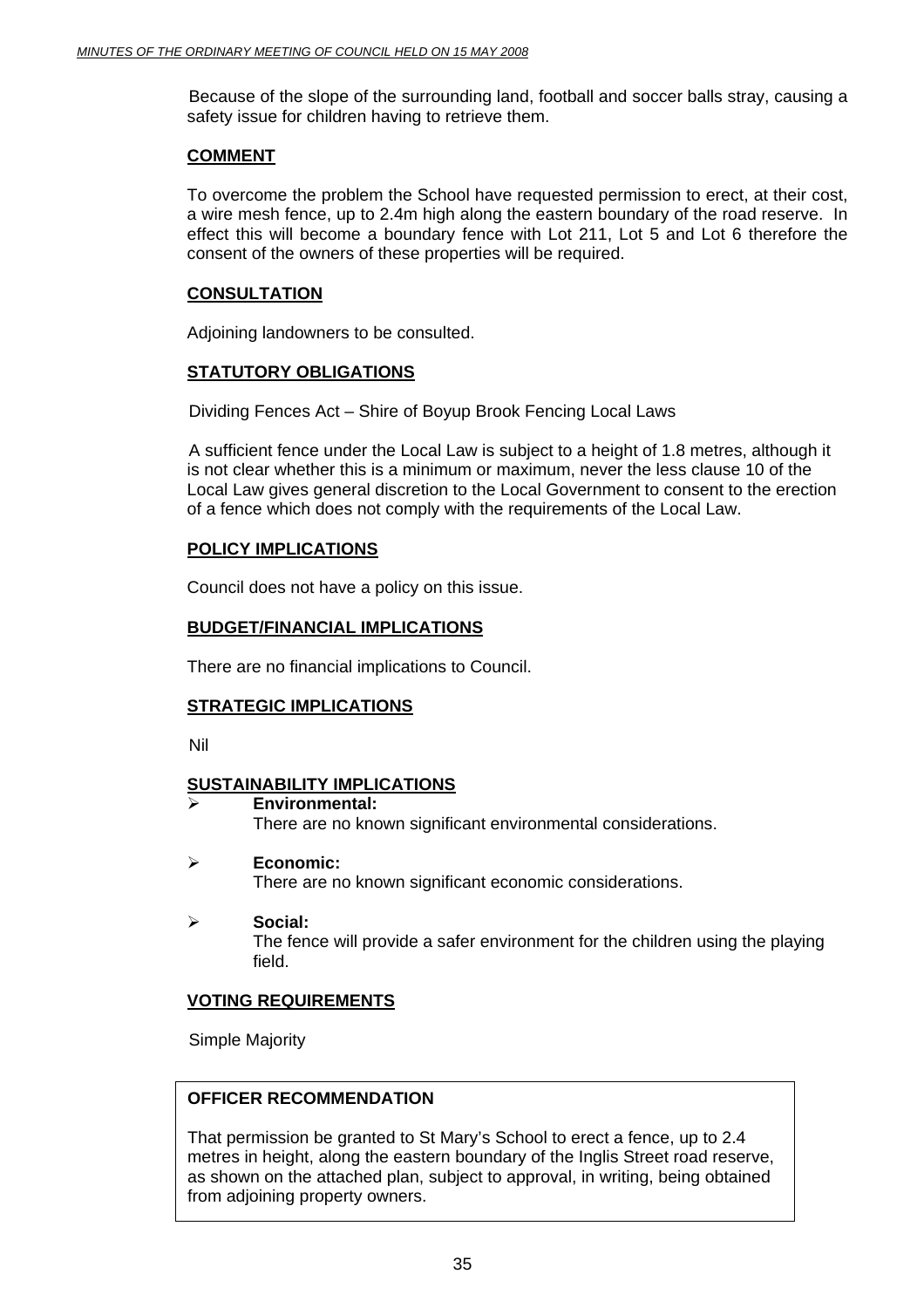# **COUNCIL DECISION**

MOVED: Cr Broadhurst SECONDED: Cr Marshall

That permission be granted to St Mary's School to erect a fence, up to 2.4 metres in height, along the western boundary of the Inglis Street road reserve, as shown on the attached plan.

# **Procedural Motion**

MOVED: Cr Ginnane SECONDED: Cr O'Hare

That the motion be put.

CARRIED 9/0 Res 74/08

# **COUNCIL DECISION**

MOVED: Cr Broadhurst SECONDED: Cr Marshall

That permission be granted to St Mary's School to erect a fence, up to 2.4 metres in height, along the western boundary of the Inglis Street road reserve, as shown on the attached plan.

CARRIED 9/0

# **8 COMMITTEE REPORTS**

#### 8.1 **Bushfire Advisory Committee – Annual General Meeting Minutes – 6<sup>th</sup> May 2008**

Copy of Minutes Attached.

There are no issues requiring specific consideration by Council.

| <b>OFFICER RECOMMENDATION &amp; COUNCIL DECISION</b> |
|------------------------------------------------------|
|------------------------------------------------------|

MOVED: Cr Ginnane SECONDED: Cr Piper

That the Minutes of the Bushfire Advisory Committee Annual General Meeting held on the  $6<sup>th</sup>$  May 2008 be received and the recommendations therein be adopted.

Res 76/08